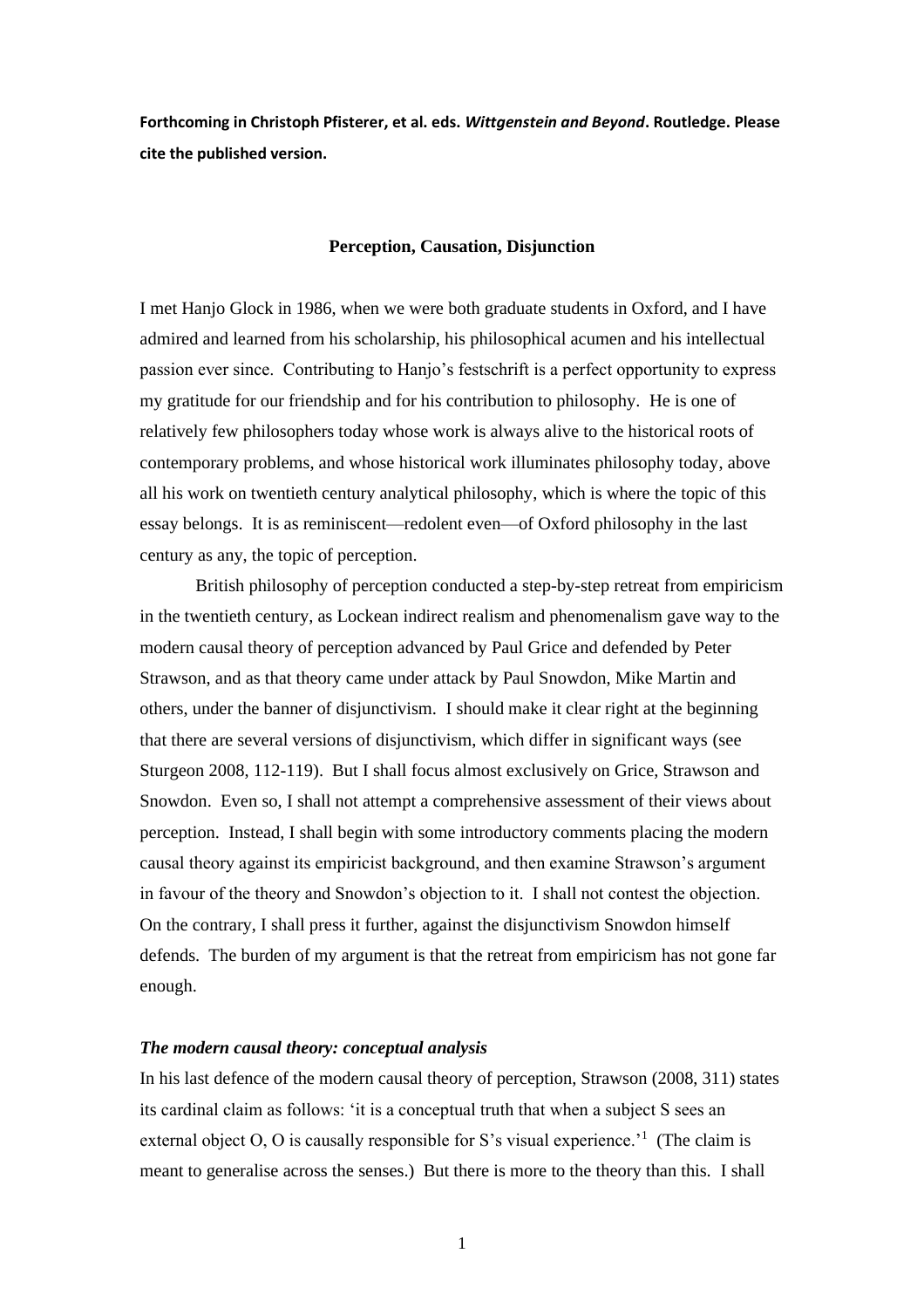explain what more by setting out the arguments Grice and Strawson offer in its favour, and by exploring two key ways in which it differs from the classical causal theory advanced by Locke.

The principal argument supporting the theory is that the sensory experiences we have when we perceive features of the world around us match or correspond with these features to a high degree, although of course we are also susceptible to hallucinations, illusions and mistakes. But—and this is the critical step in the argument—if the correspondence is coincidental, the experience will not qualify as a perception. For example, suppose I am barbecuing lamb chops in the garden, and my wife has the experience of smelling barbecued lamb chops. It would be a mistake to think that she is smelling *these* lamb chops, the ones on *our* barbecue, if the fact that we have lamb chops on our barbecue is purely coincidental and the delicious vapour she is inhaling comes from our neighbour's barbecue, and not our own. So, if the correspondence between our experience and our environment is coincidental, the experience will not qualify as a perception; and if it is *not* coincidental, then barring metaphysical fantasies such as occasionalism or pre-established harmony, the reason must be that our experience is responsive to its objects, in other words, that changes in the features of our environment that we perceive cause changes in our sensory experience to occur. Hence, the experiences that *do* qualify as perceptions must be caused by the objects we perceive.

Both Grice and Strawson argue along these lines. The principal difference between them is that they support what I called the critical step in the argument in different ways. Grice supports it by appealing to 'linguistic fact'—for example, the fact that we would not *say* that my wife was smelling the lamb chops on our barbecue in the circumstances described. Whereas Strawson supports it by pointing out that we think of perception as a source of knowledge, and belief (e.g. my wife's belief that there are lamb chops on our barbecue) does not qualify as knowledge if it is true fortuitously, or by chance. I shall examine both Grice's and Strawson's arguments in due course. But I shall begin with some preliminary remarks about the aim of the modern causal theory and its historical background.

I have called the theory of perception Grice and Strawson defend the *modern*  causal theory to distinguish it from the classical causal theory advanced by Locke. They differ in two principal ways. First, the modern theory is an exercise in conceptual analysis, whereas Locke means to provide a framework for scientific enquiry and a model of the mind. Second, it is a version of direct realism, or, more cautiously, it is not a version of indirect realism. I shall enlarge on these two points in turn.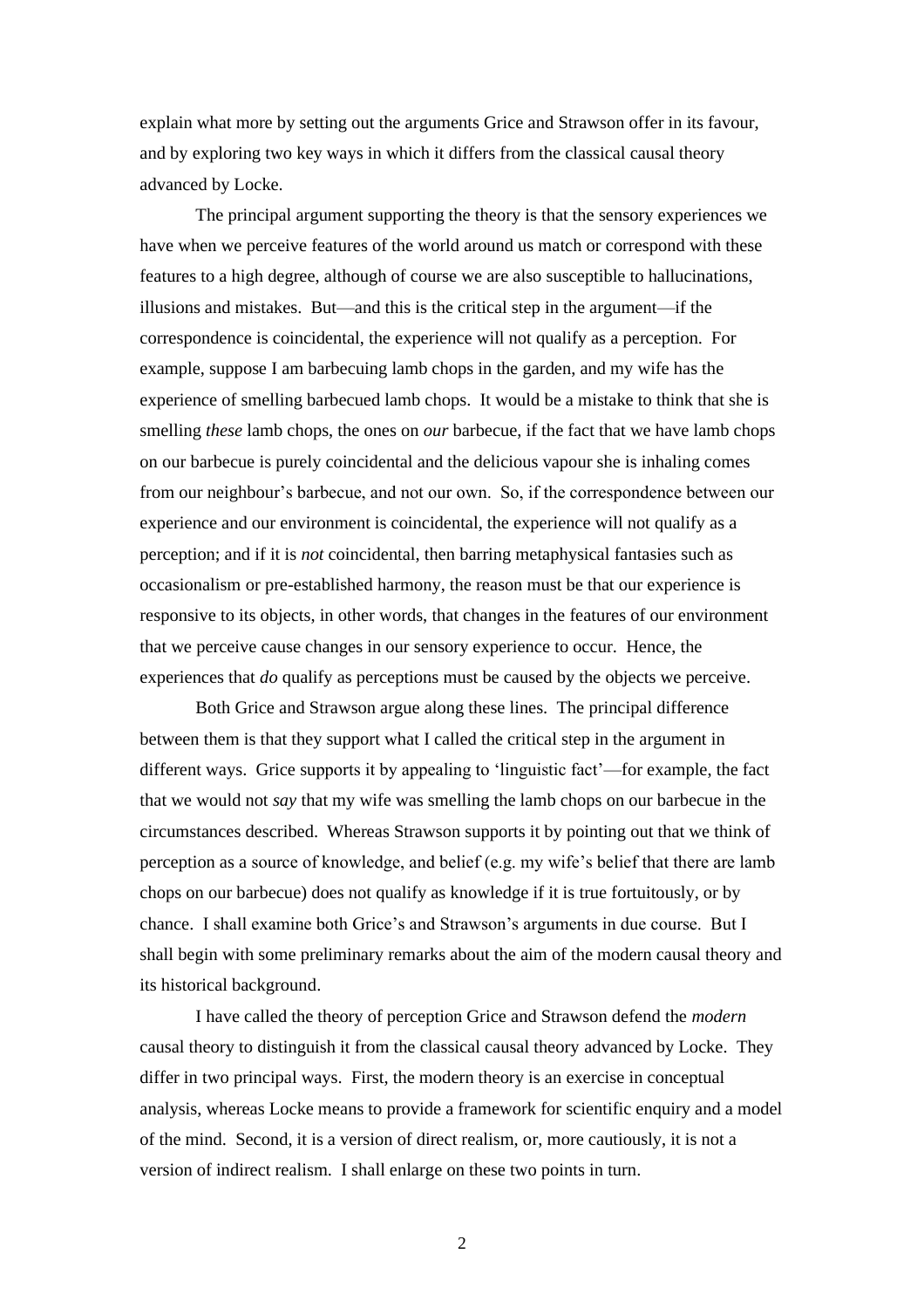First, in Grice's words (1961, 121-122), the modern theory is meant 'to elucidate or characterize the ordinary notion of perceiving a material object'. On the one hand, it is not meant to define a concept better suited to scientific enquiry than the unscientific concept we learn to use as children. On the contrary, it is meant to elucidate or characterise that very concept. On the other hand, it is not sufficient, in order to count as accepting the theory, merely to hold that the perception of an object occurs as a result of a process that involves the object itself 'at an earlier stage'. 'Such a belief', Grice says (1961, 121), 'does not seem to be philosophical in character', because 'it has the appearance of being a very general contingent proposition.'

Similarly, without any commentary or context, Strawson's claim that the experiences enjoyed in sense-perception are caused by the objects we perceive might look like 'a very general contingent proposition' or an elementary scientific fact. But he states emphatically in several places that this is not what he has in mind. For example, in *Analysis and Metaphysics*, he writes as follows:

This notion of the causal dependence of the experience enjoyed in senseperception on features of the spatio-temporal world (...) is not something we discover with the advance of science, or even by refined common observation. (…) It is conceptually inherent in a gross and obvious way in the very notion of sense perception as yielding true judgements about an objective spatio-temporal world. (Strawson 1992, 61.)

And in his last published article on the topic, Strawson insists that the notion of causal dependence 'is integral to the ordinary concept of perception', and as already noted he restates his key claim as follows (concentrating on the sense of sight): 'it is a conceptual truth that when a subject S sees an external object O, O is causally responsible for S's visual experience.' (Strawson 1998, 311.)

Why does this matter? Why should we care whether a belief is philosophical in character or whether a truth is conceptual? Suppose the objects we perceive do cause our perceptions. Do we need to decide whether the fact that they do so is implicit in the concept of perceiving an object or whether it is a very general item of scientific or protoscientific knowledge, which has been known for hundreds or perhaps thousands of years? Besides, how sharp is the distinction between these kinds of truths? For example, is it a scientific truth or a conceptual truth that men beget children or that spaghetti does not grow on trees? Is this distinction between kinds of truths sustainable at all?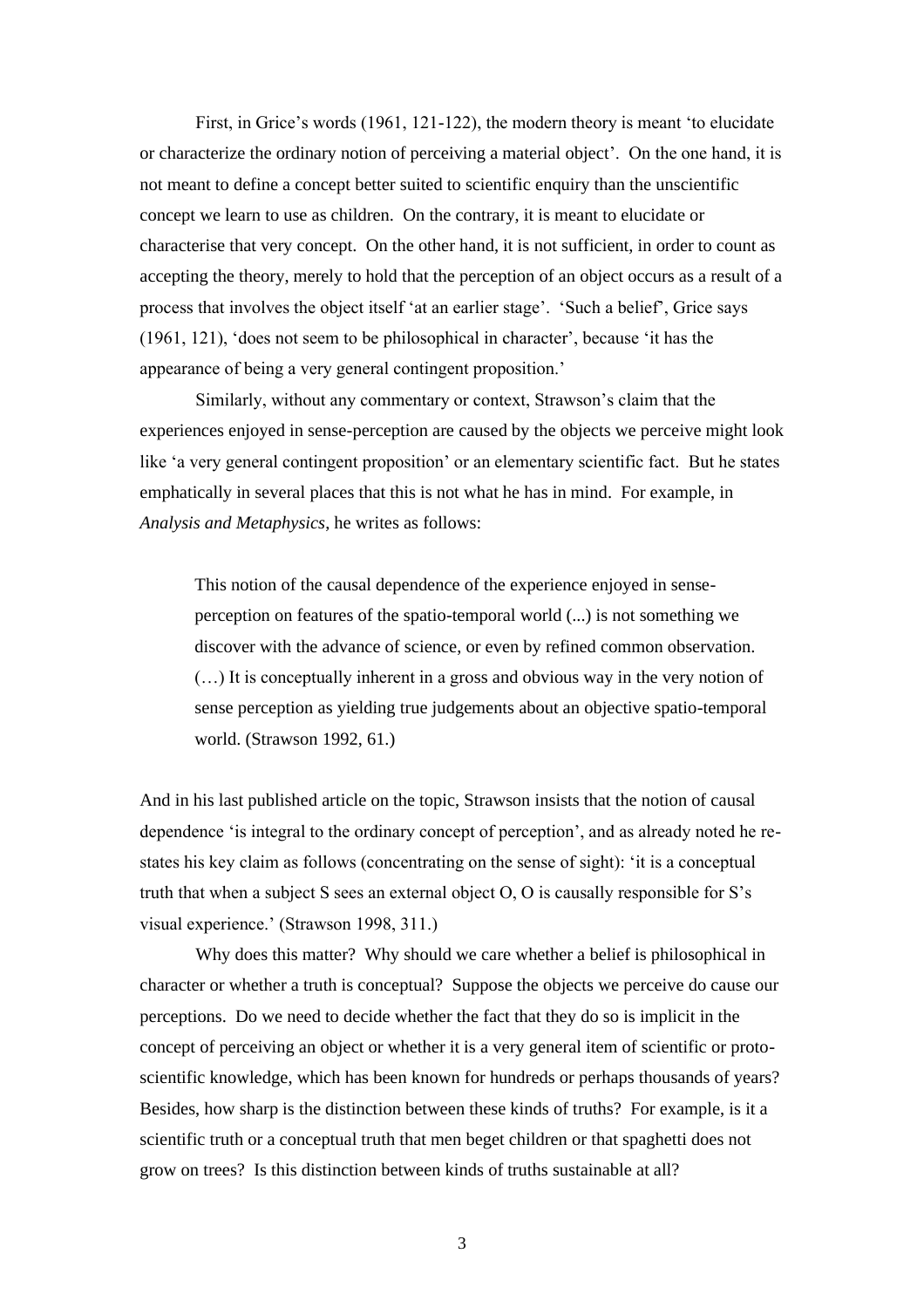These sceptical questions cannot be brushed aside, but I shall assume here that the distinction between conceptual truths and scientific truths is legitimate.<sup>2</sup> One of the tasks of philosophy has always been to explain and clarify the main concepts or ideas in a domain of thought—and to criticise or modify concepts, when they give rise to paradoxes or embody confusion. In some parts of philosophy, such as ethics or philosophy of perception as Grice and Strawson practice it, the domain of thought is one we all inhabit, simply in virtue of being mature, socialised human beings; in other parts of philosophy, such as philosophy of law or philosophy of perception as others practice it, it is not. I do not believe that the clarification of concepts is a futile exercise, or that it rests on a mistake. Be that as it may, it is important to understand that this is the task that Grice and Strawson set themselves, because it accounts for the ways in which they argue for the theory, in other words, the kinds of evidence they present in favour of it.<sup>3</sup>

Grice describes the evidence for the causal theory as 'linguistic fact', the fact that it would be correct or incorrect to say that someone saw a particular object, or the fact that we would be inclined to say that he saw it or did not see it, in a given set of circumstances. This would be a very peculiar way of arguing in favour of a scientific or proto-scientific claim about how perceptions occur, or, for that matter, in favour of the claim that men beget children or that spaghetti does not grow on trees. Imagine trying to disabuse a nineteenth-century Solomon Islander who doubts whether men play any role in procreation by analysing pillow-talk between parents, or a twenty-first-century Londoner who believes spaghetti does grow on trees by examining table-talk in trattorie in Milan or Rome. But linguistic facts evidently are pertinent to a claim about the ordinary notion of perceiving a material object, because speech is an immediate manifestation of concepts an activity in which the use of concepts can be directly observed.

As noted above, Strawson's argument in favour of the causal theory is different from Grice's, and it is not in any obvious or direct way about language. Here is another concise statement of it:

It is certainly a feature of our ordinary scheme of thought that sense perception is taken to yield judgements which are generally or usually true. Remember that in thinking of the world as objective, we are thinking of it as being the way it is independently of any particular judgement about it; the truth of the judgement, if it is true, consists in its conformity to the way things are in the world. Hence the minimum that seems to be involved in the notion of sense perception generally yielding true judgements about an objective … world is that there should be some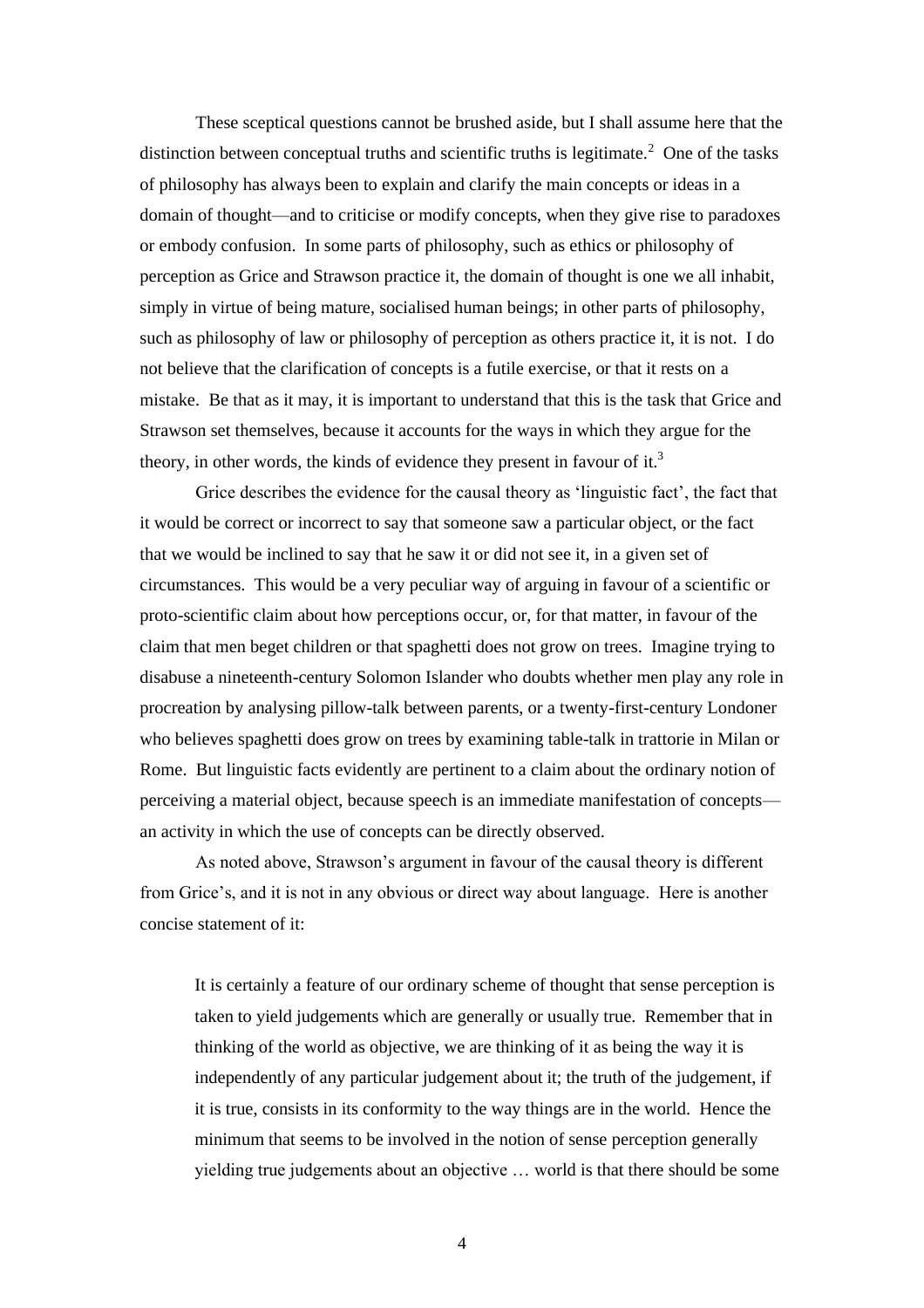pretty regular relation of [causal] dependence of the experience enjoyed in sense perception on the way things objectively are. (Strawson 1992, 60.)

If we set aside the question of whether this argument is convincing—we shall consider that question shortly—and focus only on its premises, we shall see that they are simply about relations between features of 'our ordinary scheme of thought', in other words, relations between concepts or ideas. Such and such is 'a feature of our ordinary scheme of thought', Strawson says; and in thinking of A we are thinking of B. Again, these premises could hardly justify a scientific or proto-scientific conclusion about the operation of the senses, and this is clearly not what Strawson intends. His principal claim is that we cannot conceive of the senses as cognitive faculties, as faculties which enable us to learn about objects that exist independently of our experience, without implicitly thinking of our experience as responsive to, as modified by, these objects. It may be an exaggeration to describe this claim as 'gross and obvious', but perhaps we can confirm it by examining 'our ordinary scheme of thought', and its manifestation in our use of words. This is the method Strawson and Grice employ.

# *The modern causal theory: direct realism*

The modern causal theory of perception is an exercise in conceptual analysis. This is the first important way in which it differs from the classical causal theory advanced by Locke. The second is that Locke held (or is widely thought to have held) that the immediate objects of perception are mental images or ideas, which represent the physical objects that cause them, and in a sense stand proxy for these objects in our minds. Because of this doctrine, Locke's theory was commonly—although not universally thought to imply that the existence of objects beyond the mind cannot be known, except perhaps as a result of making an inference from images or ideas to physical objects, which is hard to justify. Locke himself famously stated that 'the certainty of things existing *in rerum natura*, when we have the testimony of our senses for it, is not only as great as our frame can attain to, but as our condition needs.' (Locke 1997, 9.11.8.) Whether this is a judicious acknowledgement of human frailty and fallibility or a sign of insufficient intellectual rigour (i.e. a fudge) is a matter of judgement. Perhaps it is both.

Be that as it may, the doctrine that the immediate objects of perception are ideas or mental images of some kind, remained prevalent among philosophers until the middle of the twentieth century, both among phenomenalists, such as the early Carnap and C.I. Lewis, and among philosophers who followed Locke, such as Quine and the early Ayer.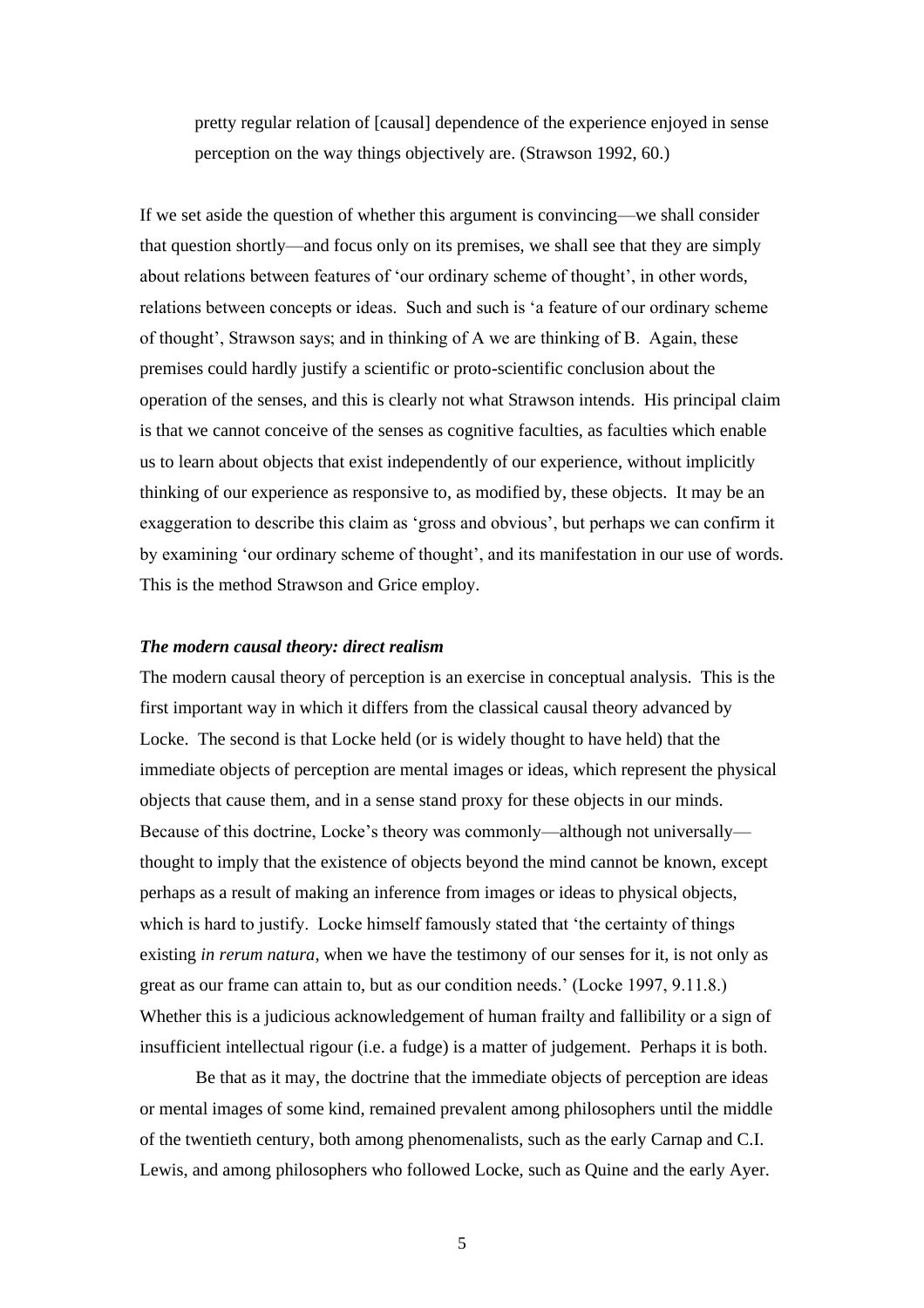It is criticised in *Sense and Sensibilia*, a brilliant and destructive series of lectures about perception, which Austin gave several times between 1947 and 1959. But Grice's article 'The Causal Theory of Perception' convinced many philosophers that it is possible to formulate a version of the causal theory that is not committed to this doctrine, and therefore also avoids the problem about knowledge, which made Locke's theory difficult to accept.

How did Grice manage this? He argued that if a person perceives a material object, the object is causally responsible for his sense-impression or sense-datum, or (in a more cautious form of words) for 'a state of affairs' that is reported by 'some presenttense sense-datum statement' about him. (Grice 1961, 152.) But instead of introducing the terms 'sense-impression' and 'sense-datum' as names of a kind of object that is present in the mind of a person who is perceiving something, Grice introduced them contextually, by introducing the *sentence*, 'S has a sense-impression of O' as a paraphrase of a sentence such as 'It seems to S as if he can perceive O', adding 'I shall myself … often for brevity's sake talk of sense-data or sense-impressions; but I shall hope that a more rigorous, if more cumbrous, mode of expression will always be readily available.' (Grice 1961, 123-124.)<sup>4</sup>

This way of introducing the terms 'sense-datum' and 'sense-impression' means that there is no need to prove 'the existence of objects of a special sort for which the term … is offered as a class-name' Grice 1961, 123), because the term is not introduced as the name of a special sort of object, but—roughly speaking—as part of an abbreviation. And if a term is not the name of special sort of object, then it is not the name of a mental object or an image, which represents a physical object in the mind. Thus, 'Tom has a visual sense-impression of Lucy' does not mean that there is a visual image of Lucy in Tom's mind. It simply means that it seems to Tom as if he sees Lucy. And so the claim that the experience of seeing Lucy is a visual sense-impression caused in a certain way by Lucy is perfectly consistent with the proposition that Tom can see Lucy directly, rather than by seeing an image of her in his mind. As Strawson puts it:

We take ourselves to be immediately aware of real, enduring physical things in space ... The immediacy which common sense attributes to perceptual awareness is in no way inconsistent ... with the causal dependence of [perceptual experience] on [the things we perceive]. (Strawson 1979, 53.)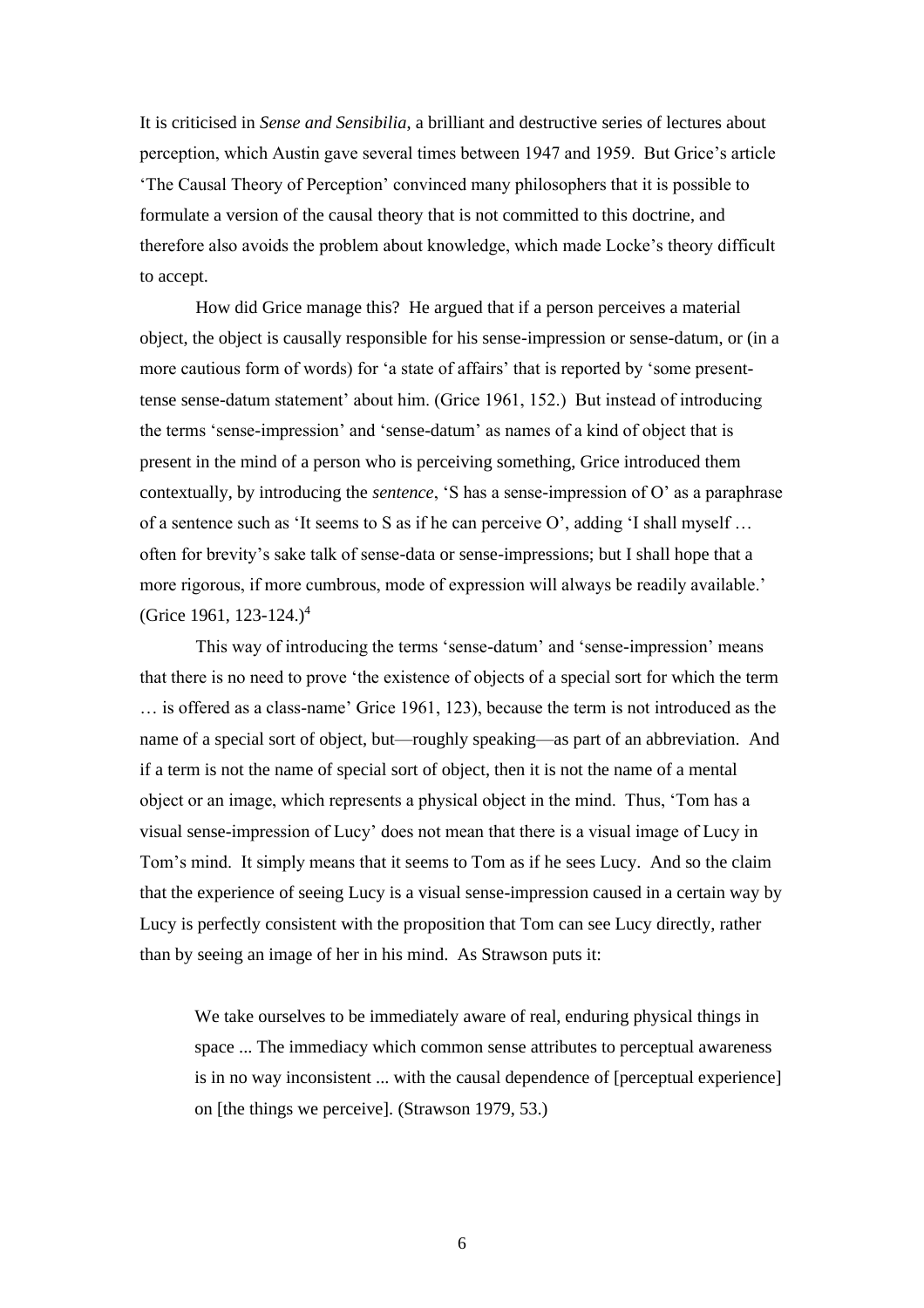Grice's manoeuvre was familiar by the time he used it. Bentham had made use of the same device, which he called 'definition by paraphrasis', to avoid postulating the existence of arcane legal objects, such as rights, and Russell had meted out a similar punishment to sets. In Grice's hands, contextual definition transforms the impression caused by a physical object from an *object* of awareness into an *experience* of awareness. The private mental image is swept away, and with it—or so one hopes—the difficulty Locke's theory faced, of explaining how knowledge can extend beyond mind. Grice's terminology is archaic: the psychological sense of the word 'impression' dates from the seventeenth century, and was introduced into philosophy by Hobbes. But it is a mistake to associate it in Grice's writings too closely with its forbears in the empiricist tradition with Hobbes's and Hume's 'impressions', Locke's 'ideas', or Russell's 'sense-data'. On the contrary, Grice's intention was to dispense with the arcane mental objects these terms were intended to refer to, and to retain, as he puts it, only the letter, but not the spirit of the classical causal theory. (Though I shall conclude that this is not an accurate description of the relationship between the two theories.)

#### *The arguments*

Now for the arguments. The argument I presented earlier about lamb chops is a nonsequitur, but I shall leave it as an exercise for the reader to work out why.<sup>5</sup> I shall now examine Grice's and Strawson's own arguments. First Grice:

[I]t might be that it looked to me as if there were a certain sort of pillar in a certain direction at a certain distance, and there might actually be such a pillar in that place; but if, unknown to me, there were a mirror interposed between me and the pillar, which reflected a numerically different though similar pillar, it would certainly be incorrect to say that I saw the first pillar, and correct to say that I saw the second; and it is extremely tempting to explain this linguistic fact by saying that the first pillar was, and the second was not, causally irrelevant to the way things looked to me. (Grice 1961, 142.)

We need to consider this argument in a couple of steps. First, the *immediate* reason why it would be incorrect (i.e. untrue) to say that Grice saw the first pillar and correct (i.e. true) to say that he saw the second is that in the set-up he describes he did *not* see the first pillar, and *did* see the second. Second, the simplest explanation of the fact that he did not see the first pillar is that it was hidden behind the mirror, and the simplest explanation of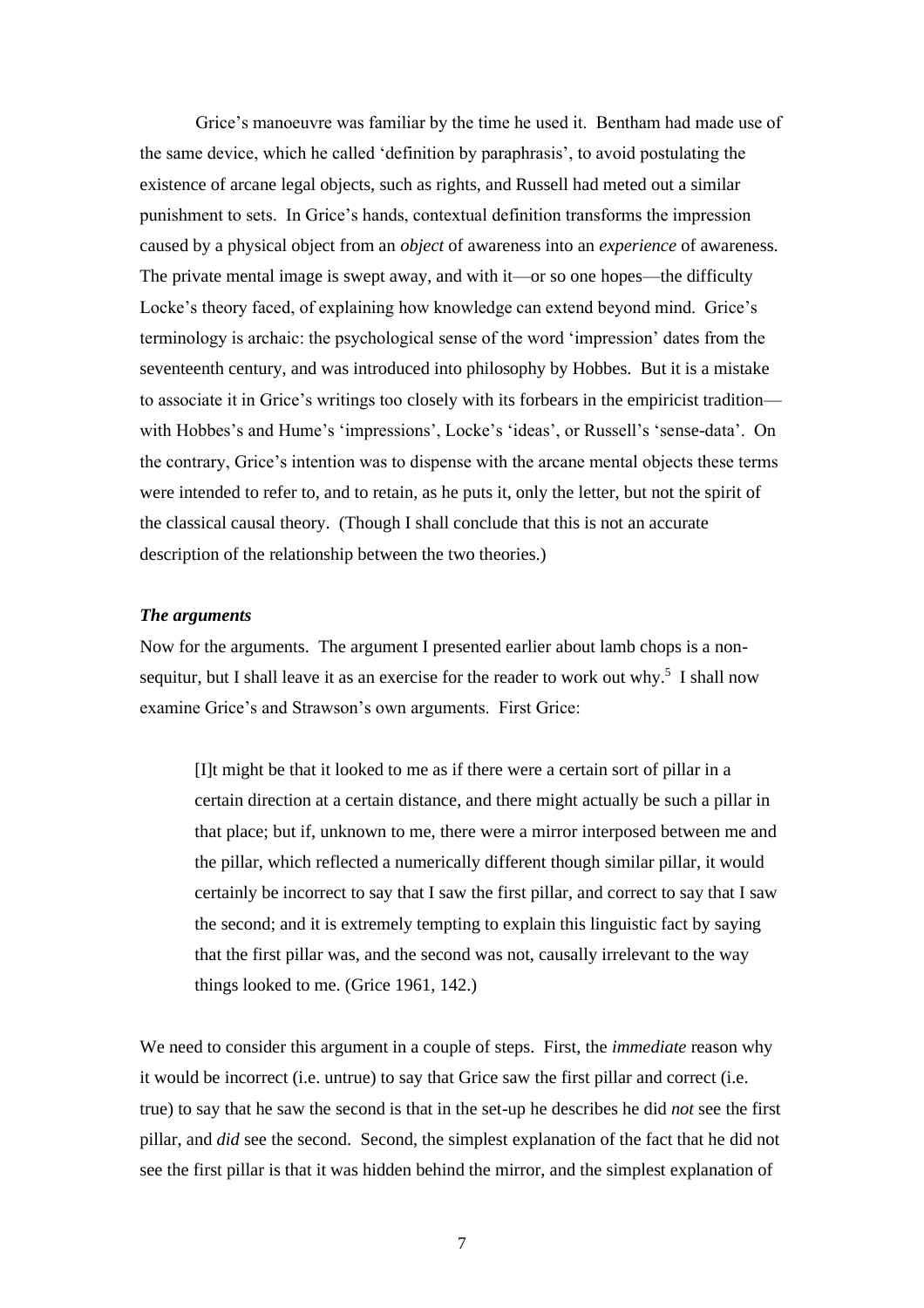the fact that he did see the second pillar is that it was visible *in* the mirror.<sup>6</sup> And it seems perfectly possible to understand *these* explanations—banal and uninformative as they are, if one already knows the set-up—without postulating causal connections between the objects a person sees and the way things look to that person.<sup>7</sup> Why then does Grice regard the 'linguistic fact' he averts to as evidence for the causal theory? In effect he relies on two theoretical claims: that the first pillar was hidden behind the mirror *because the mirror made it causally irrelevant to the way things looked to him*, and that the second pillar was visible in the mirror *because the mirror made it causally relevant to the way things looked to him*. But what is the justification for relying on them? Both claims are plausible, given some knowledge about optics, but Grice has not shown—or made any attempt to show—that they are implicit in 'the ordinary notion of perceiving a material object'. And if we *assume* that they are implicit in it, this is tantamount to assuming that the causal theory is correct.<sup>8</sup>

In sum, semantic ascent does not serve a genuine purpose here. It creates the illusion that the argument reveals something about our concepts, but the 'linguistic fact' Grice appeals to—the fact that it would be incorrect to say that he saw the first pillar and correct to say that he saw the second—is explained, trivially, in line with the principle that is (in)correct to say that *p* iff (not-)*p*. The fact that has a *non*-trivial explanation is a fact about what Grice sees in the set-up, not a fact about language, and absent an argument showing that the two theoretical claims are implicit in 'the ordinary notion of perceiving a material object', the explanation of *that* fact does not support the causal theory.

Like Grice, Strawson was attracted by the thought that if the correspondence between a person's experience and their environment is coincidental, the experience will not qualify as a perception. But he seems to have been dissatisfied with Grice's argument for the causal theory, and his own argument is rather different. It appears—with significant variations, as we shall see—in a number of publications, dating from 1974 to 1998. Here are the earliest and latest passages. First 1974:

The concept of perception is too closely linked to that of knowledge for us to tolerate the idea of someone's being merely flukishly right in taking his Mexperience to be the M-perception that it seems to be. Only those M-experiences which are in a certain sense dependable are to count as the M-perceptions they seem to be; and dependability in this sense entails dependence, causal ... dependence on appropriate M-facts. (Strawson 1974, 71.)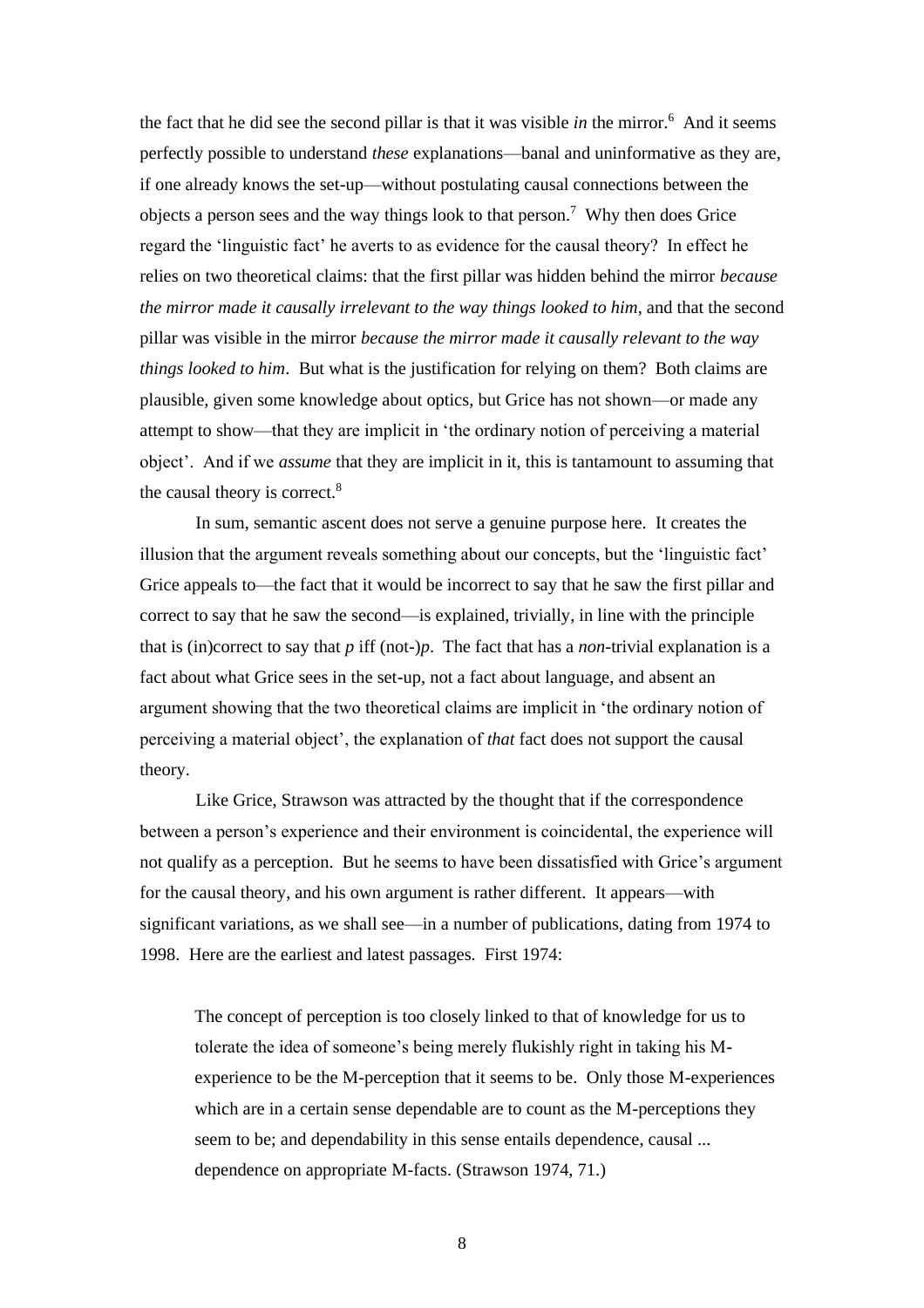(By an M-experience, Strawson means the kind of experience one is having if it seems to one as if one can see or hear or in general perceive an object of some kind. Grice (1961, 121-122) uses the terms 'impression', 'sense-impression' and 'sense-datum' in the same way. For example, as you read this sentence it seems to you as if you can see a page of text. By an M-perception, Strawson means an instance of someone's actually perceiving something —for example, your actually seeing a page of text. And by an M-fact, he means the fact that an object of some kind, such as a page of text, exists.)

Now 1998:

In order for an experience to amount to a genuine perception of an object (and hence a way of gaining knowledge about it) there must be such a relation between object and experience as to rule out the case of a subject's being merely flukishly or accidentally right in taking it that there is just the object before him that he takes himself to be perceiving. ... the relation of causal dependence ... remains the only plausible candidate [for this relation]. (Strawson 1998, 314.)

The arguments in these two passages are similar, but not as similar as they may look at first glance. One difference is the retreat from 'entails' to 'remains the only plausible candidate'. But the difference I want to focus on is that in the 1974 passage Strawson is explaining what he thinks it takes for an M-experience 'to be the Mperception that it seems to be'. He is evidently assuming that an M-perception is a specific kind of M-experience (or sense-impression, in Grice's terminology), and explaining what distinguishes this kind of M-experience from the rest. In the 1998 passage, by contrast, he carefully avoids making this assumption, or at least making it explicitly—for reasons I shall explain in due course. But why does the difference matter? It matters because if we make the assumption, then we are naturally going to ask the question Strawson does ask, namely, what kind of M-experience (or sense-impression) *is*  the perception that it seems to be? And since a perception does not carry a hallmark, a sign of authenticity stamped on it, the answer will have to refer to a *relation* in which an M-experience can stand to something else—presumably the object of which it seems to be a perception, unless, as in some idealist and occasionalist systems, it is God. And this takes us a good part of the way towards endorsing the causal theory's principal claim. The only remaining step is to claim, as Strawson does, that 'causal dependence' is the only relation capable of explaining how an M-experience can be, as he puts it, 'in a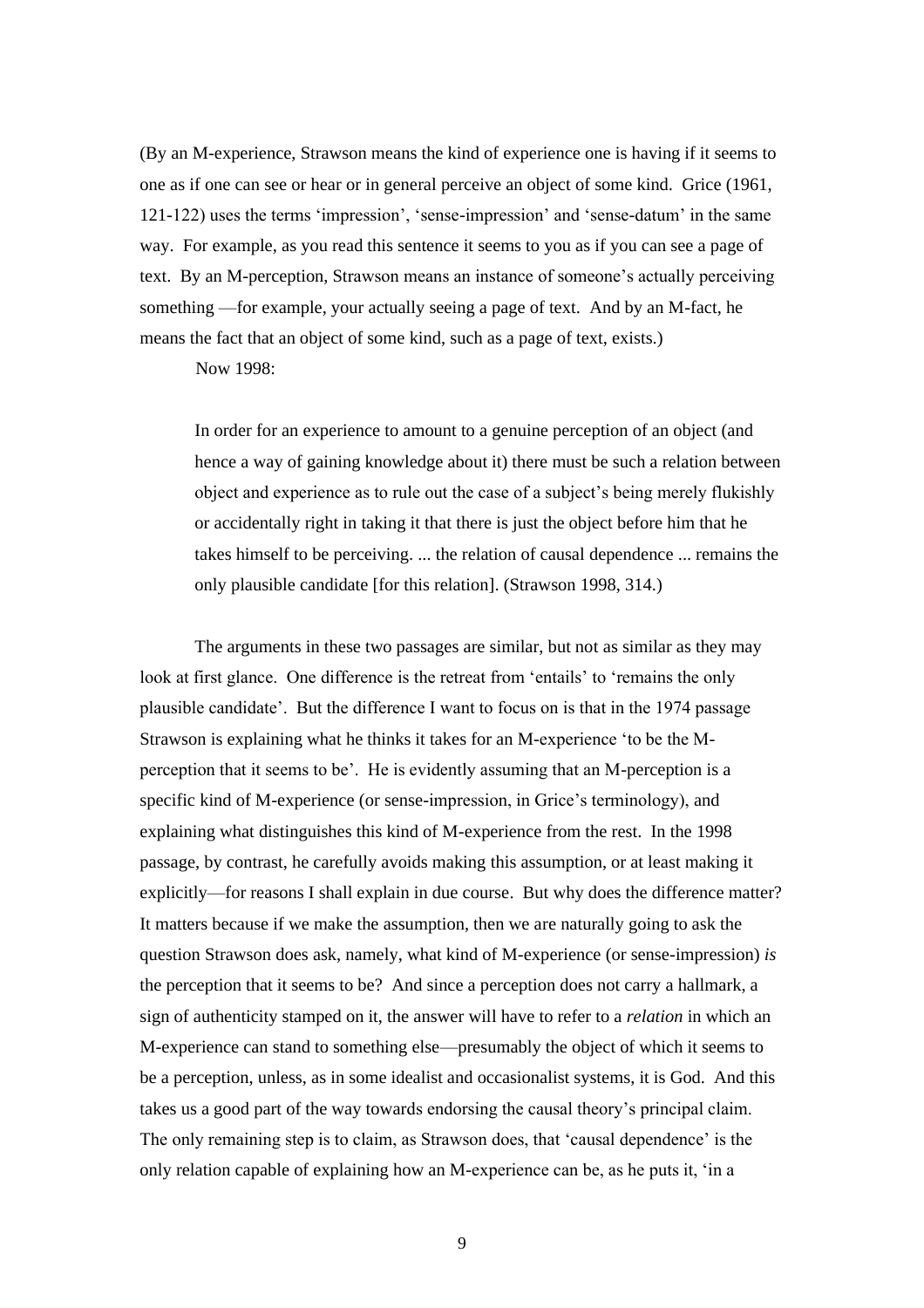certain sense dependable', that is, a dependable source of beliefs, and thereby a source of knowledge, about the world. So the assumption provides a fast track to the causal theory. But is it true?

### *Are perceptions sense-impression?*

It should be obvious, and is not disputed by philosophers who hold that perceptions are sense-impressions, that *X* may perceive *Y*, whether it seems to *X* as if he perceives *Y* or not. For example, if Tom sees Lucy fleetingly in the distance, it *may* seem to Tom as if he sees Lucy, but it may instead seem to him as if he sees Caroline, or as if he sees somebody, but nobody in particular. If a perception were a kind of sense-impression, Tom's perception would be a different kind of sense-impression in each case: respectively, a sense-impression of Lucy, a sense-impression of Caroline, and a senseimpression of somebody, but nobody in particular. But it would be a perception of Lucy in every case.

What is less obvious is that *X* may perceive *Y* without having a sense-impression that *could* be the perception, because the perception is subliminal or unconscious. This is less obvious precisely because we are not conscious of unconscious perceptions, but it had been well known for several decades by the 1960s, and it is surprising that neither Grice nor Strawson considers the bearing of unconscious perception on the causal theory.<sup>9</sup> Perhaps the Cartesian equation of thought and consciousness still exerted a subliminal influence on philosophers who assumed that every perception is a senseimpression, and hence that it isn't possible to perceive an object unless it seems to one as if one is perceiving *something* (even if it is merely a shadow or a fleck on the horizon) which, whether one realises it or not, *is* the object in question. Perhaps they were influenced by the fact that one would not normally *say*, or be entitled to say, that one saw something, if the perception was unconscious; although the question of whether one would say or be entitled to say something must not be confused with the question of whether it could be true. This seems to have influenced Strawson's thinking in particular, because he devises the form of words he considers apt to describe a sense-impression by asking how someone could formulate a description of their 'current visual experience' that 'confine[d] itself strictly within the limits of the subjective episode' by modifying a spontaneous description of what they were actually seeing. (In effect, they are supposed to replace 'I see …' with 'It sensibly seems to me just as if I were seeing …') But of course a person's spontaneous description of what they are seeing—such as Strawson's example (1979, 97), gazing across the grounds of Magdalen College before the ravages of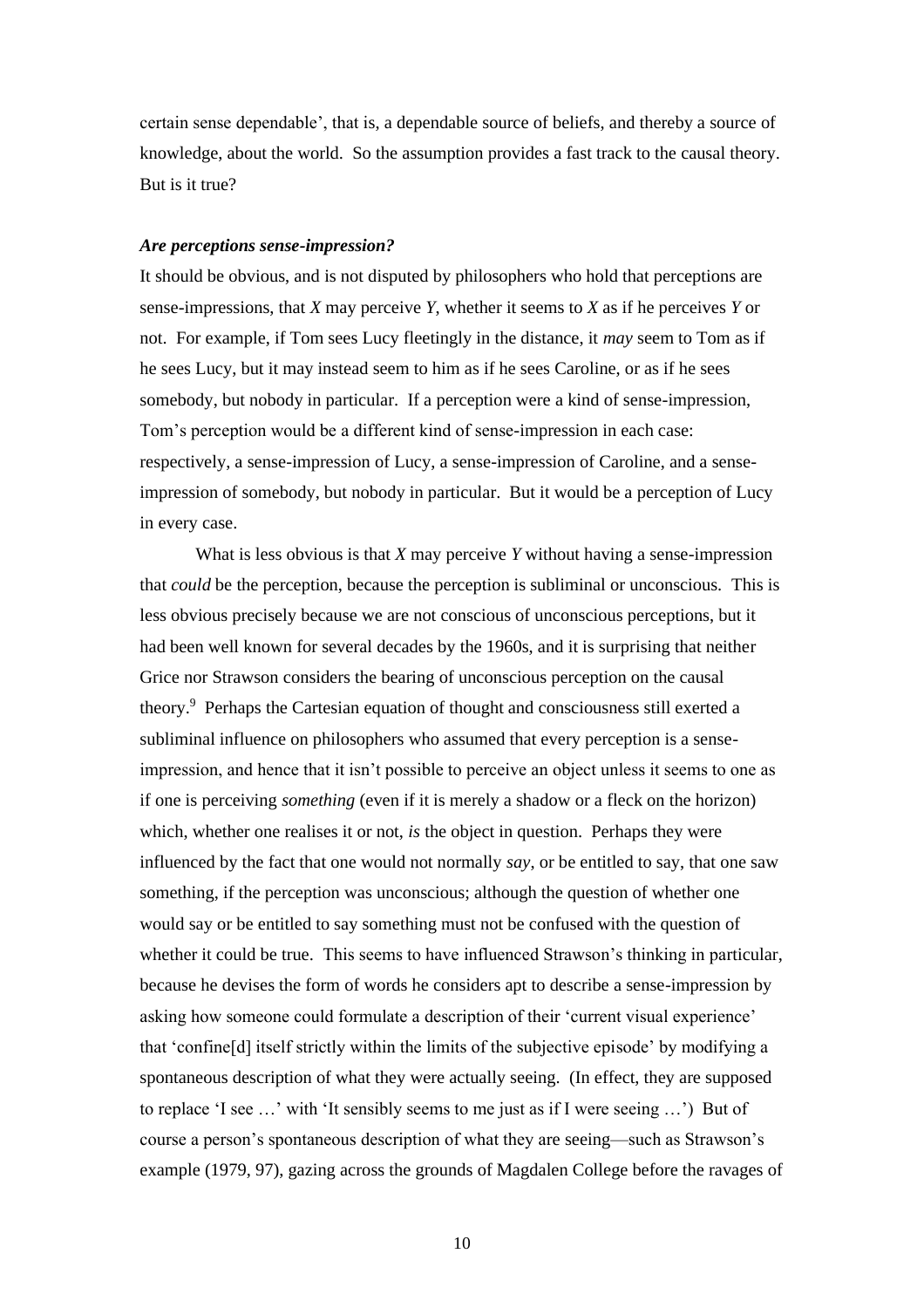Dutch Elm disease, 'I see the red light of the setting sun filtering through the black and thickly clustered branches of the elms …' etc.—is inevitably confined to what they are *consciously* seeing, and so it excludes unconscious perception *a priori*.

Be that as it may, unconscious perception has been the subject of numerous empirical studies since the last quarter of the nineteenth century, including an early article by Peirce and Jastrow, and the examples are legion. The theory of unconscious perception is a lively area of debate, but the reality of the phenomenon is not in doubt.<sup>10</sup> And although the best known examples are pathological—e.g. blindsight, which was not discovered until the 1970s—studies of perception in the periphery of the visual field suggest that it is a perfectly ordinary phenomenon, by no means limited to subjects with brain lesions. $^{11}$ 

Strawson's assumption in the 1974 passage that a perception is a kind of senseperception is therefore mistaken. It might be objected that unconscious perception is a recent discovery, and therefore not 'integral to the ordinary concept of perception'. But I am not suggesting that the existence of unconscious perception has always been known, only that it is not conceptually inherent in a gross and obvious—or refined and unobvious—way in the very notion of sense perception that it *cannot* be unconscious. Heliocentrism is a fairly recent discovery, but it is not ruled out *a priori* by 'the ordinary concept' of the sun. Wave-particle duality was only discovered a century ago, but it is not ruled out *a priori* by 'the ordinary concept' of light. Equally, unconscious perception is not ruled out *a priori* by 'the ordinary concept of perception', however strange it may seem to those of us who imbibed empiricist orthodoxies as students. Otherwise it would not be a discovery, it would be a contradiction in terms.

Returning to the terminology of the 1974 passage, Strawson's claim that dependable M-experiences 'count as the M-perceptions they seem to be' is mistaken. But in fact there are two mistakes here rolled into one: first, the assumption that a perception is a kind of M-experience; and second, the idea that M-experiences seem to be perceptions.

Strawson's position is that Tom's sense-impression of Lucy—in other words, its seeming to Tom as if he perceives Lucy—seems to Tom to be a perception of Lucy, and the causal theory identifies a condition it needs to satisfy in order to *be* the perception that it *seems* to be. But this cannot be right. For 'its seeming to Tom as if he perceives Lucy' is a sentence-nominal—a noun-phrase derived from a sentence—which refers to the state of affairs described by the sentence from which it is derived: 'It seems to Tom as if he perceives Lucy'. The sentence-nominal is produced in a standard way, by replacing the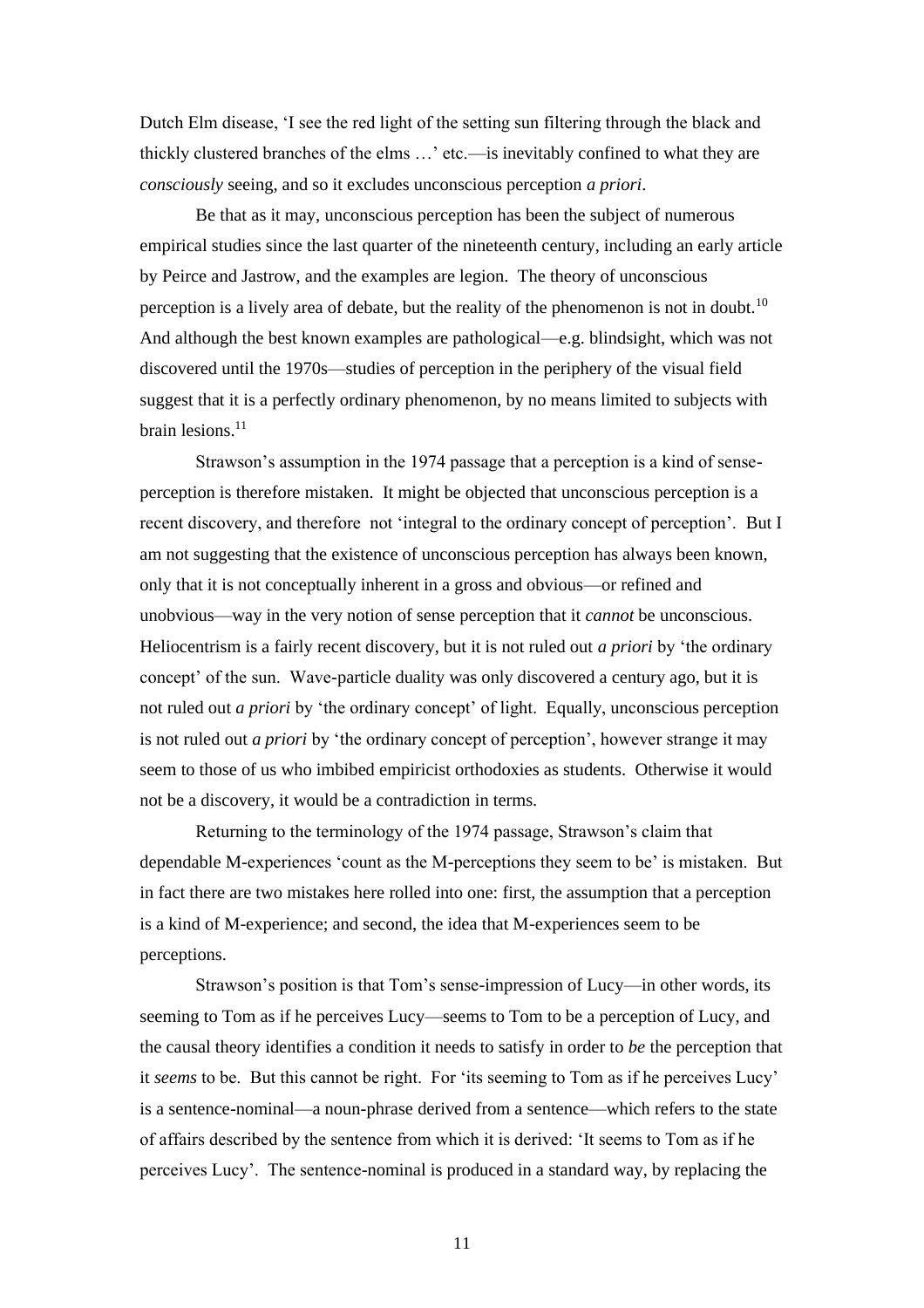main verb of the sentence with a gerund and putting the subject in the genitive case. 'It is hot in Naples' yields 'its being hot in Naples' in the same way, and 'Brutus killed Caesar' yields the so-called imperfect nominal 'Brutus's killing Caesar' and the perfect nominal 'Brutus's killing of Caesar'.<sup>12</sup> But there is no more truth in the idea that its seeming to Tom as if he perceives Lucy is something that seems than there is in the idea that its being hot in Naples is something hot or that Brutus's killing of Caesar is something that kills Caesar. Tom's sense-impression of Lucy does not *seem* to be a perception. By definition, it is a seem*ing*, not a thing that seems.

Since its seeming to Tom as if he perceives Lucy is its seeming to Tom as if he stands in a particular relation to Lucy—the relation expressed by the verb 'sees' in the sentence 'Tom sees Lucy'—it is instructive to compare a sense-impression with a different case of seeming to stand in a relation. For example, suppose it seems to Tom as if he is married to Lucy: colloquially, Tom feels married to Lucy. Perhaps he began to feel married a few months after they were married, or perhaps he felt married as soon as the ceremony had ended, or perhaps he feels married despite the fact that they are not actually married, for example, because they are cohabiting, or because their marriage was not validly contracted. In any case, suppose Tom feels married to Lucy. Tom's feeling married to Lucy does not feel like a marriage, whether it is a true impression or a false one, and however it was caused. It may have been caused 'in the right way' by an official licensed to perform a marriage ceremony. No matter. Whatever its origin or cause, Tom's feeling married to Lucy neither *feels as if* it is a marriage nor can it ever *be* a marriage, even if it is planted in his mind by God. It is not an experience that feels like a marriage, or seems to be a marriage, and the thought that only those feelings-likemarriage or seemings-to-be-married which are in a certain sense dependable are to count as the marriages they feel like or seem to be is obviously confused. One relation can feel or seem like another relation—cohabitation can feel like marriage—but feeling as if one is married isn't a relation, and cannot seem as if it is one. A person's feeling married is his feeling as he would feel, or as he imagines he would feel, if he were conscious—not merely cognizant—of his married state. Similarly, its seeming to Tom as if he sees Lucy is its seeming to Tom as it would seem, or as he imagines it would seem, if he consciously saw Lucy. So the concepts of being married and feeling married are evidently related to each other, in a way that it is not difficult to explain, and the same is true of the concepts of perceiving something and its seeming to one as if one perceives something.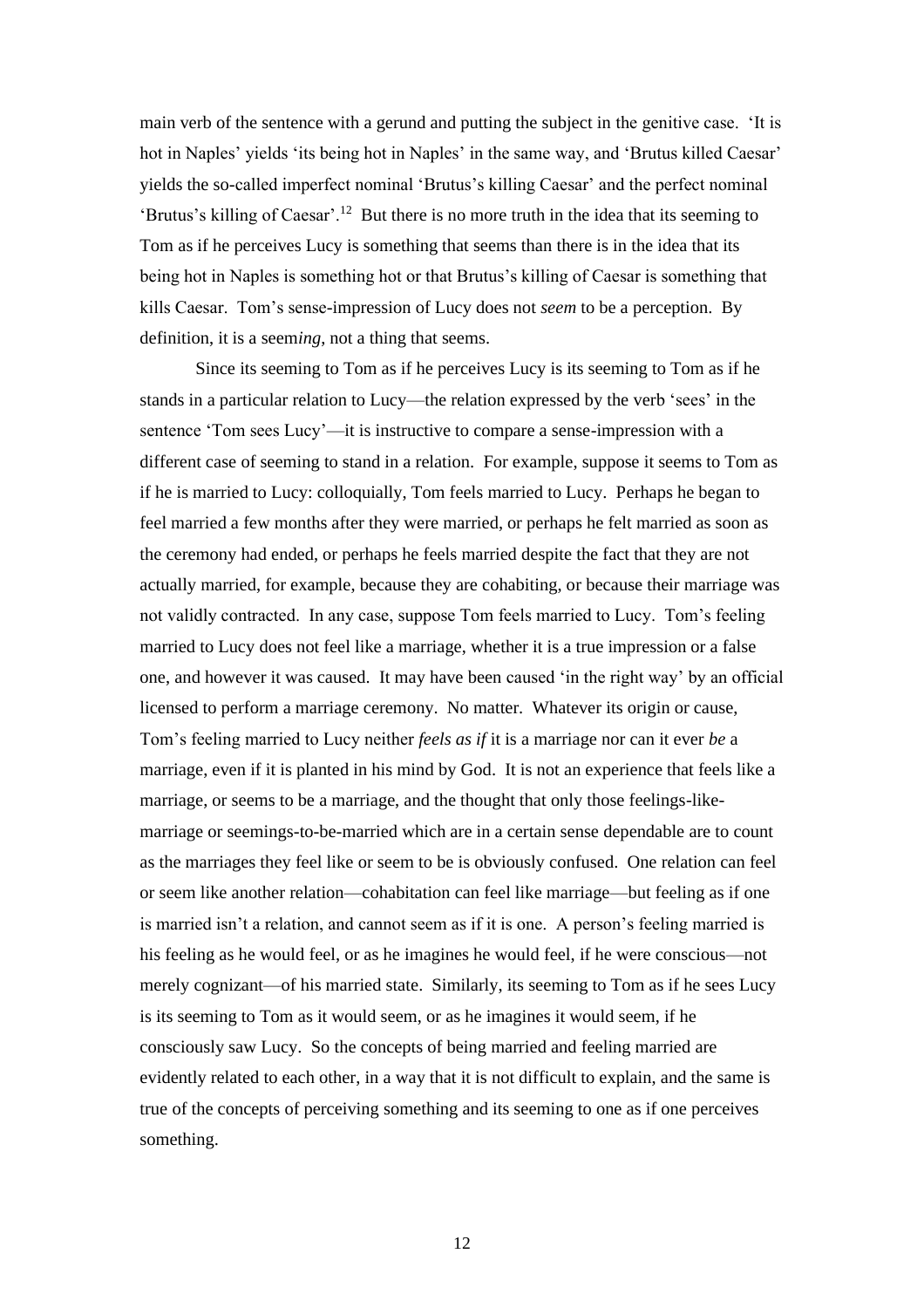Strawson's claim that 'only those M-experiences which are in a certain sense dependable are to count as the M-perceptions they seem to be' is doubly misconceived. For M-experiences neither are nor seem to be perceptions. The claim is in fact a residue of the classical causal theory of perception. Remember, according to the classical theory, the immediate object of perceptual awareness is an image, which represents a physical object in the mind. Only the subject's awareness of a dependable image is to count as a perception, and a dependable image is one with the right kind of cause. The modern theory was meant to eliminate the mental object of awareness, but in reality it transferred part of the classical conception of a mental image to the sense-impression. For the impression resembles the classical theory's *awareness of an image* in being an experience, and a candidate for the title of a perception, but it resembles *the image itself* in being dependable if caused in the right way.

In sum, if we assume that some sense-impressions are perceptions, we are bound to ask what distinguishes them from the rest. The distinguishing feature cannot be an intrinsic property of these sense-impressions themselves—they do not have a hallmark stamped on them, which guarantees their authenticity—so their status as perceptions must depend on a relation in which they stand to something else. It is therefore plausible to hold that the authentic sense-impressions, like photographs, are the ones that are caused (in the right way) by the objects they are sense-impressions of—regardless of whether a sense-impression is conceived of as an object of awareness or as an experience of awareness. But the intitial assumption is mistaken. Perceiving is not an élite suburb of seeming-to-perceive, any more than knowing is an élite suburb of believing, *a fortiori* it is not seeming-to-perceive with a specific kind of cause.<sup>13</sup>

If this is right, the conception of sense-perception that underlies the modern causal theory is an unstable compromise between empiricist representationalism and direct realism, as the latter is now generally understood, that is, the doctrine that a senseperception is an irreducible relation between the subject and the object of perception—no less so than a marriage—in other words, as Mike Martin puts it (1997, 85), a 'relational state of affairs'. In his influential book *Radical Embodied Cognition*, Anthony Chemero writes:

When an animal perceives something directly, the animal is in nonmediated contact with that thing. This implies, of course, that the perceiving isn't inside the animal, but rather is part of a system that includes both the animal and the perceived object. (Chemero 2009, 5.3.)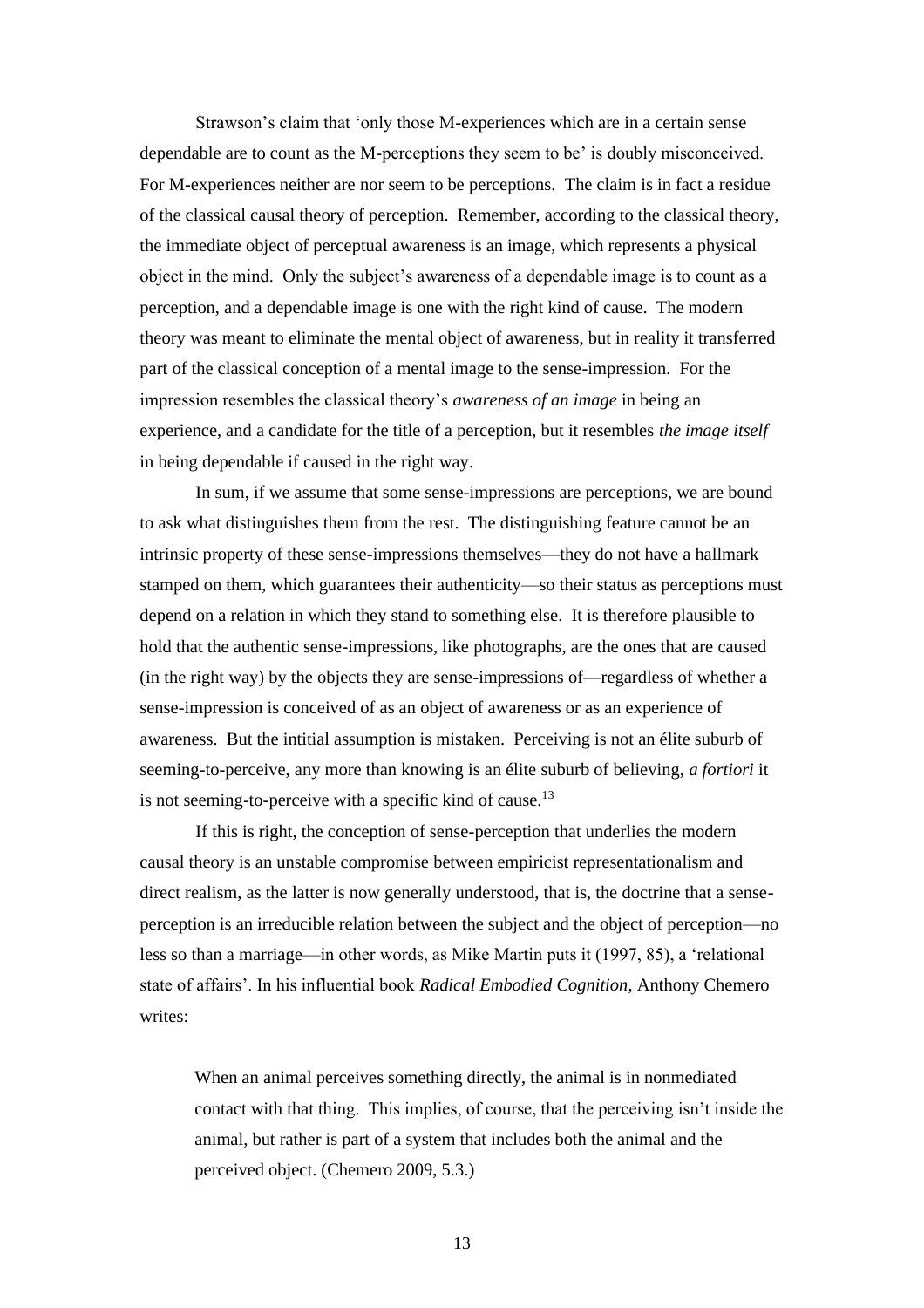The 'this implies, of course' is what Strawson denies. The argument above suggests that while the 'of course' is an exaggeration, the 'this implies' is true.

As far as I know, Strawson only commented once on the idea that senseperception is an irreducible relation—'a relational state of affairs'—and even here he addressed the idea obliquely. His comment is surprisingly dismissive: 'Only someone temporarily blinded by philosophy', he writes, 'could dream of denying that when a subject sees an external object, the visual experience enjoyed by the subject is one thing or occurrence in nature and the object seen is another and distinct thing in nature.' (Strawson 1998, 314.) But considered as an objection to the relational idea this is not merely dismissive, it is wrong. For if Tom's perception of Lucy is a relational state of affairs, in which Tom and Lucy are the relata, it does not follow that Tom's perception and Lucy are one and the same thing or occurrence in nature. On the contrary, it follows that they are distinct things, since an instance of a relation cannot be one of its own relata. For example, a marriage is not the same thing as a spouse. (In Strawson's terminology (2000, 46), Lucy and Tom are substantial particulars whereas their marriage is a nonsubstantial substance-dependent particular, as is Tom's perception of Lucy.)

Unlike Strawson, David Armstrong engages with the relational idea directly:

There is a most serious objection to [the] attempt to construe mental states as relations to things in the world. Suppose, as is perfectly imaginable, that I have exactly the same perceptual experience as I had when I looked at the tree, but suppose that this time there is no tree there… [In this case] there is, by hypothesis, nothing in the world for me to be 'mentally related' to. So no unique, irreducible, relation can be involved. Yet, also by hypothesis, the mental state is no different from the mental state in [the case where I looked at the tree]. So no mental relation of ourselves to things in the world is ever involved. (Armstrong 1993, 39.)

But this argument fails for a different reason. In this passage, 'perceptual experience' needs to read as meaning sense-impression, since what is perfectly imaginable is that one should have exactly the same sense-impression when there is no tree present. By hypothesis, the sense-impression—its seeming to Armstrong that he sees a certain kind of tree, from a certain point view, in a certain light—is no different in the two cases. But the mental states that are said to be relations to things in the world are not sense-impressions,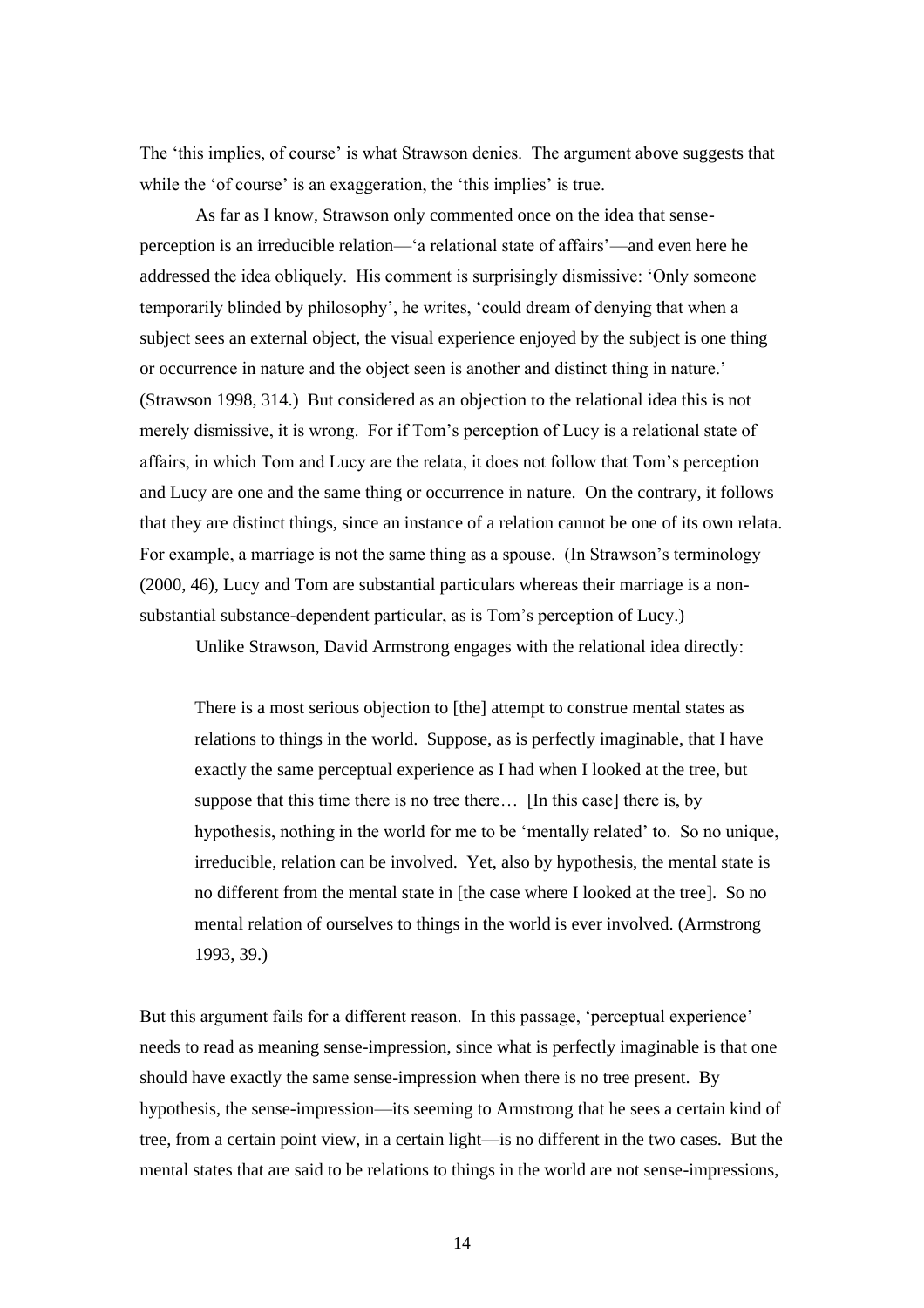they are perceptions. Armstrong simply assumes that a perception is a kind of senseimpression, and therefore finds it natural to infer from the fact that sense-impressions are not 'relations to things in the world' that perceptions are not either.

Like Strawson, Armstrong fails to disprove the relational idea, but his argument confirms its incompatibility with the assumption that a perception is a kind of senseimpression, which Strawson and Armstrong, whose theories of perception differ in other ways, both make (Armstrong 1993, 236-237.) If we reject this assumption, as I have argued we should, we need a theory of perception that is compatible with the existence of unconscious perception, and which breaks with the empiricist tradition more completely than the modern causal theory of perception does. Describing perception as an irreducible relation is the right first step, but it does not get us very far—any more than it would if we were theorising about marriage. I shall outline a theory that I favour in the final part of this paper, but first I shall look at Snowdon's objection to the modern causal theory and Strawson's 1998 passage.

# *Snowdon's disjunctivism*

I have argued that a perception is not a kind of sense-impression, *a fortiori* it is not a sense-impression with a particular kind of cause. Snowdon challenged the causal theory in a series of articles published between 1981 and 2011, on partly similar grounds. Snowdon accepts that statements like 'It seems to X as if he can see an oasis' or 'It looks to X as if there is an oasis in front of him' may be true whether X is actually seeing an oasis or experiencing an hallucination. But he argues that the reason for this is not that perception and hallucination are experiences of the same kind with two different kinds of cause: the reason is that despite their syntax, 'looks' and 'seems' sentences should be construed as disjunctions, whose disjuncts are (as he puts it) made true by two quite different kinds of states of affairs. For example, 'Tom is married' is true if and only if Tom is married, whereas 'Either Tom is married or he is insane' is true whether Tom is married or insane, although marriage and insanity are (as most people will admit) different states of affairs. According to Snowdon, something similar is true of the kind of statement Strawson regards as a description of a 'slice of sensible experience'. The disjunctivist picture, he says, divides what makes this kind of statement true into two classes:

In cases where there is no [visual perception] they are made true by a state of affairs intrinsically independent of surrounding objects; but in cases of [visual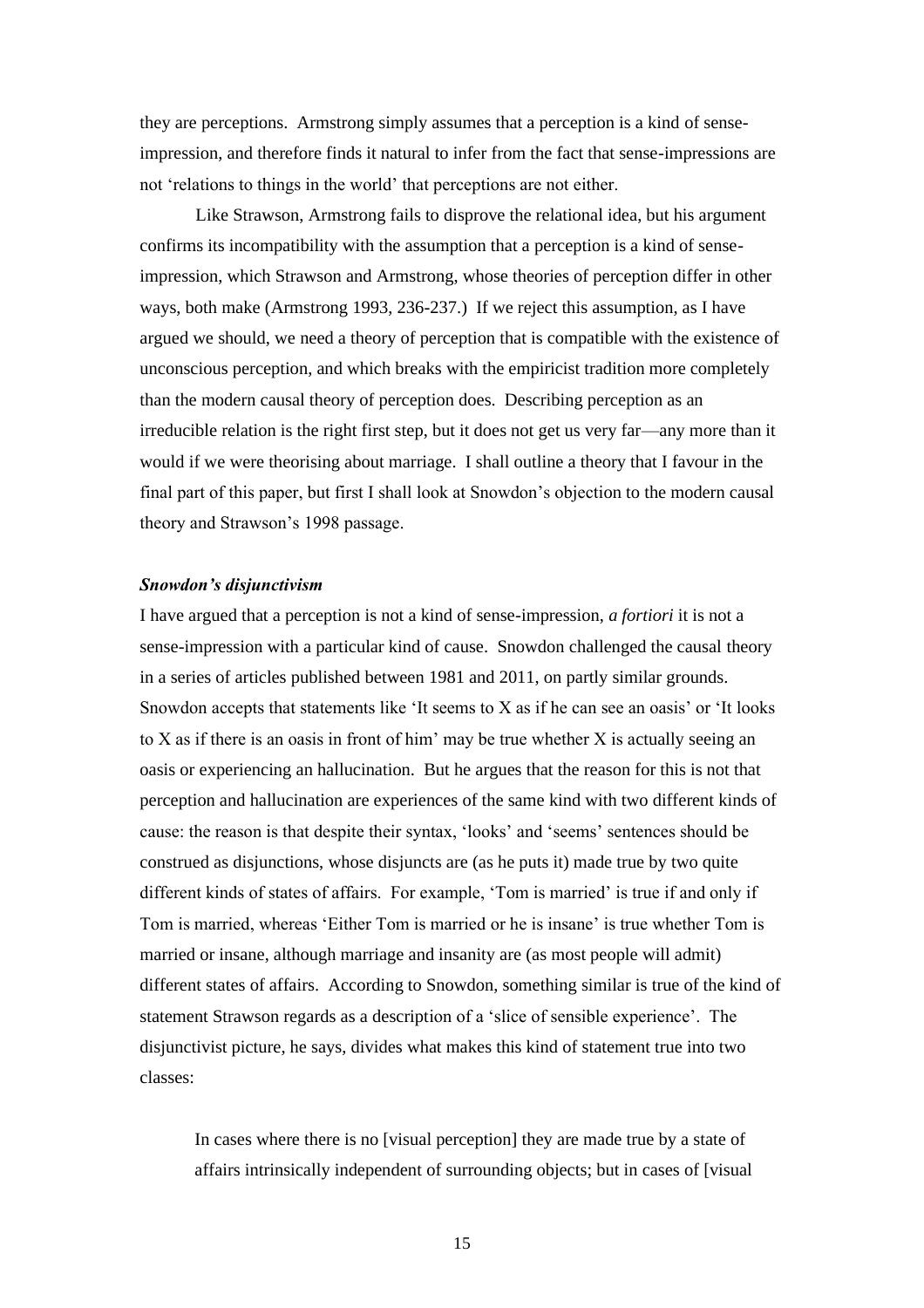perceptions] the truth-conferring state of affairs involves the surrounding objects. (Snowdon 1980, 186.)

In sum, according to Strawson, the statement that it seems to  $X$  as if he can see an oasis in front of him, or (the form of words Snowdon discusses in these passages) the statement that it looks to  $X$  as if there is an oasis in front of him is true, if it is true, because  $X$  is having an experience that may or may not qualify as a perception, depending on how it was caused. Whereas Snowdon claims that it is true 'in virtue of two distinct sorts of states of affairs':

either there is an object which looks to be an oasis to *X* (this is the case where an object is seen), or it is to *X* as if there is something of that sort happening (*X* is hallucinating an oasis). It is allowed, according to this, that the two cases which are described in the same way … might be of a quite different nature. (Snowdon  $1990, 129.$ <sup>14</sup>

Snowdon's disjunctivist idea is, I submit, partly right and partly wrong. Snowdon is right in thinking that perceptions and hallucinations are 'of a quite different nature'. For *X*'s perception is an instance of a relation—between *X* and the object he perceives whereas *X*'s hallucination is not. As Snowdon puts it, an hallucination is 'intrinsically independent of surrounding objects'. But he is wrong in thinking that the claim that it looks to *X* as if there is an oasis in front of him describes, or is made true by, two different sorts of states of affairs, one 'intrinsically independent of surrounding objects' and the other not. In the case where *X* is actually seeing something, the state of affairs that makes the claim that it looks to *X* as if there is an oasis in front of him true is the same state of affairs as the one that does so when he hallucinates.

Recall for a moment the example of Tom's feeling married to Lucy. Disjunctivism about 'feels-ascriptions', such as 'Tom feels married to Lucy', would combine the idea that the illusion of being married and actually being married are 'of a quite different nature', which is true, with the idea that 'Tom feels married to Lucy' describes, or is made true by, both sorts of states of affairs, which is false. 'Tom feels married to Lucy' never describes, and is never made true by, a marriage. It can only ever describe or be made true by a feeling—regardless of Tom's marital status, and regardless of how the feeling it describes, or is made true by, is caused. Perhaps the confusion is easier in the case of perception, because both hallucinations and perceptions are mental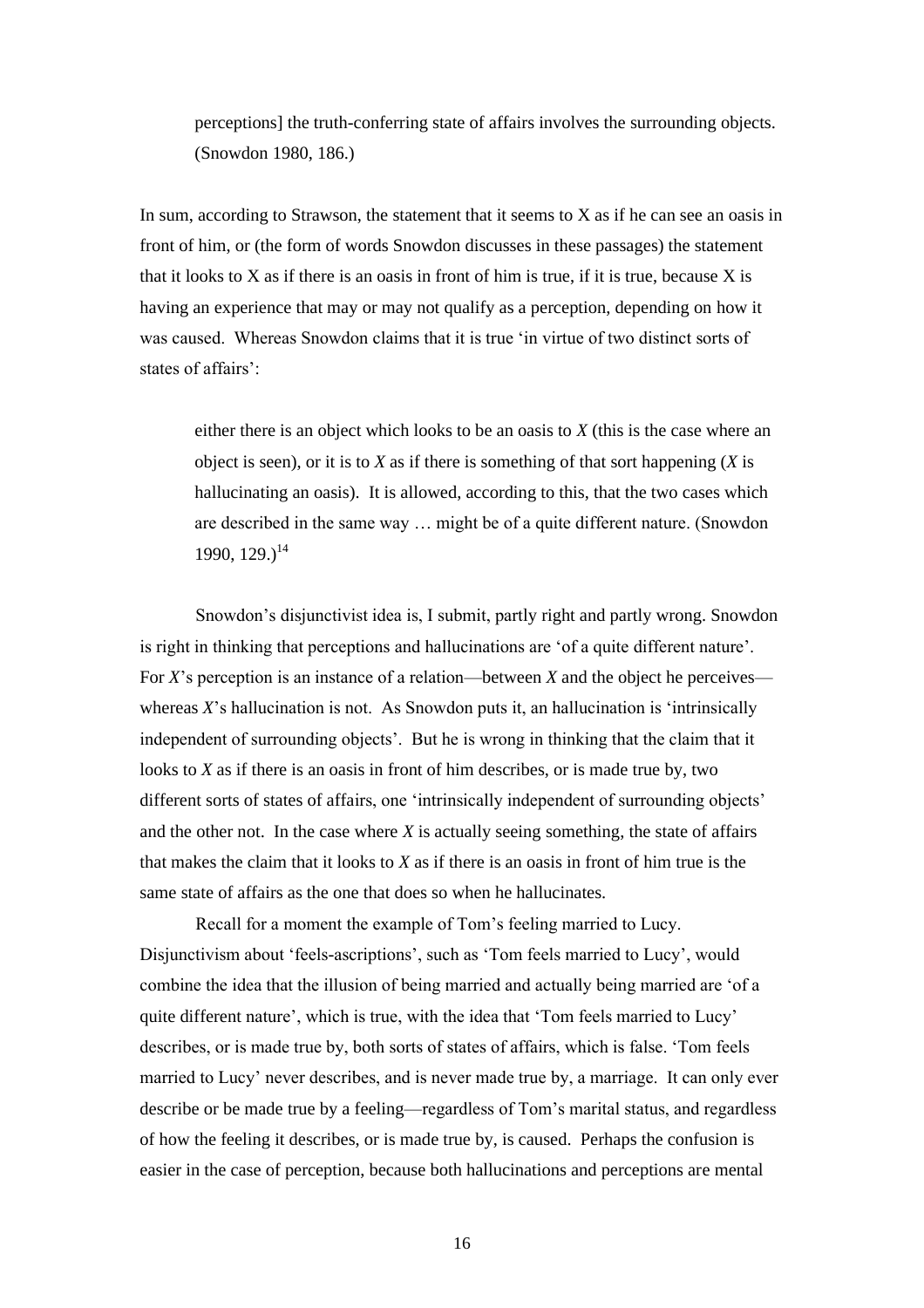states, whereas feeling married is and being married is not a mental state. But the logical point is just the same. Feelings, not marriages, make 'feels-ascriptions' true, and senseimpressions or M-experiences, not perceptions, make 'looks-ascriptions' true, whether or not they are veridical feelings or impressions, and however they are caused.

Returning to Snowdon's own example, if *X* sees *Y*, and *Y* looks to him like an oasis, (i) *X's perception of Y*, and (ii) *X's sense-impression of an oasis* are themselves two distinct sorts of experiences of a quite different nature. They are distinct, since either can occur without the other occuring,<sup>15</sup> and although we can call them both 'visual experiences' or 'mental states' if we wish, they are of a quite different nature, because (i) is an instance of a relation whereas (ii) is not. When *X* sees something that looks to him like an oasis both states of affair obtain; when *X* hallucinates an oasis only (ii) does. But whether  $X$  is perceiving or hallucinating, the statement that it looks to  $X$  as if there is an oasis in front of him is made true, if it is true, only by (ii).

Why does Snowdon embrace the ostensibly implausible idea that despite their syntax 'looks' and 'seems' sentences, such as 'It looks to *X* as if there is an oasis in front of him', should be interpreted as disjunctions? The reason, I suggest, is that he has not entirely freed himself from the way in which Grice and Strawson conceive of perceptual experience. For he accepts the (false) assumption Grice and Strawson make that 'It looks to *X* as if there is an oasis in front of him' can describe or be made true by either a perception or an hallucination, despite (rightly) insisting, against them, that these are two distinct sorts of experiences 'of a quite different nature', and not one sort of experience with two different kinds of cause. This is the uncomfortable combination of ideas which makes it appear as if its looking to *X* as if there is an oasis in front of him cannot be a unitary state of affairs. But the assumption is a mistake. 'It looks to *X* as if there is an oasis in front of him' cannot describe or be made true by a perception. It always describes a sense-impression—whether *X* is seeing something, such as an oasis or a mirage, or not—and so it always describes the same kind of experience or mental state.<sup>16</sup>

In sum, Snowdon criticizes Strawson's assumption that, considered in themselves, independently of their causes and effects, perceptions and hallucinations are essentially the same kind of experience, the kind of experience we can describe by means of 'seems' or 'looks' sentences. According to Snowdon, the assumption is either false or unproven. False, because in fact perceptions and hallucinations are essentially different kinds of experience, and 'seems' or 'looks' sentences should be construed as disjunctions, which describe, or are made true by, experiences of both kinds. Or unproven, because it has not been shown that this is not the case. But the objection is partly right and partly wrong: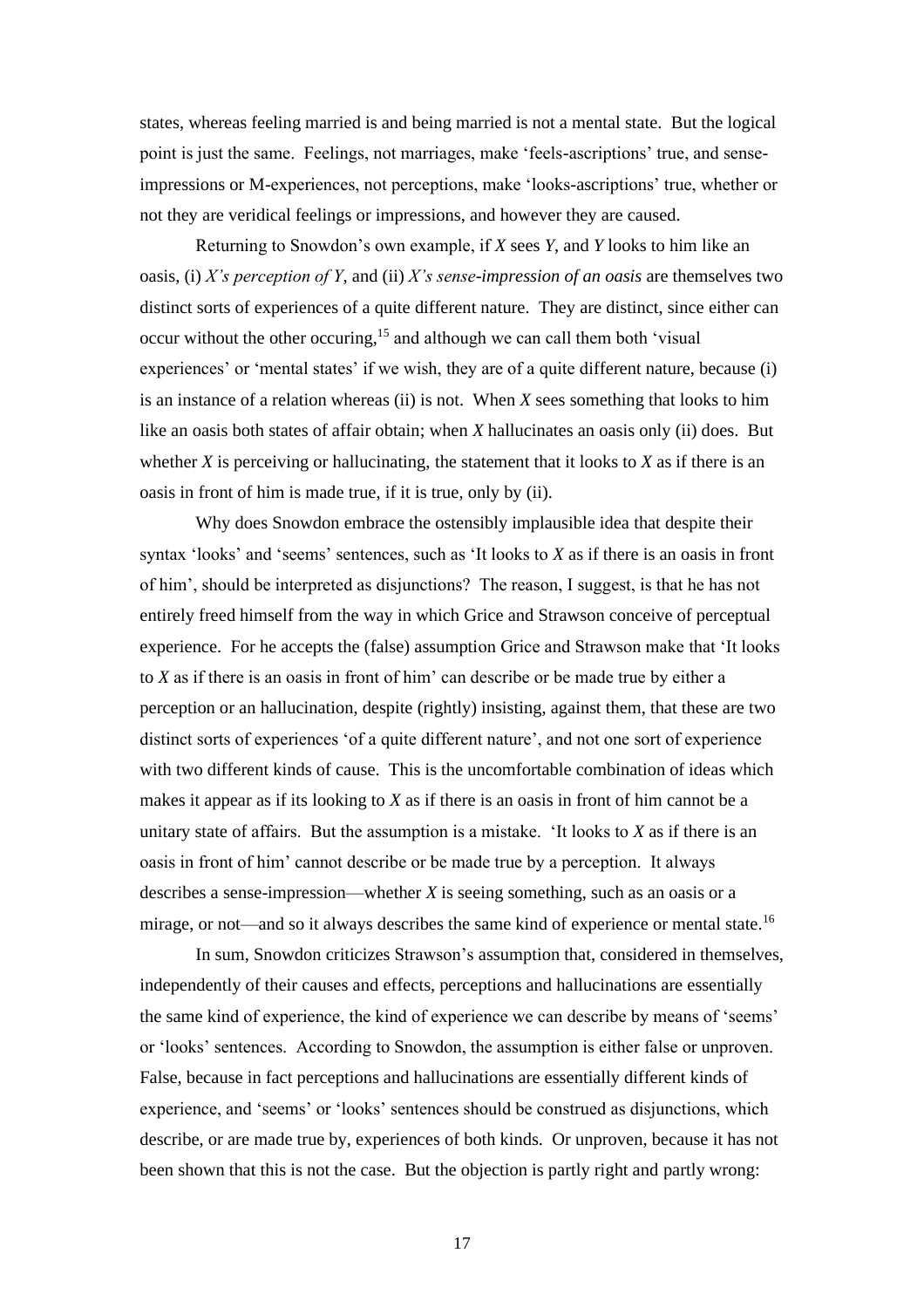partly right because perceptions and hallucinations are essentially different kinds of experience; partly wrong because 'looks' and 'seems' sentences do not describe perceptions.

# *The 1998 passage*

I shall turn now to Strawson's argument in the 1998 passage. Remember, the important difference between this passage and the 1974 one is that in the later passage Strawson tries to formulate his argument for the causal theory in a way that avoids reliance on the assumption Snowdon had contested, that a perception is a specific kind of senseimpression. Here is the passage again:

In order for an experience to amount to a genuine perception of an object (and hence a way of gaining knowledge about it) there must be such a relation between object and experience as to rule out the case of a subject's being merely flukishly or accidentally right in taking it that there is just the object before him that he takes himself to be perceiving. ... the relation of causal dependence ... remains the only plausible candidate [for this relation].

How does the argument fare, without the assumption? The answer is that it fails, because what the long first sentence says is false: in order for an experience to amount to a genuine perception of an object it does *not* have to be related to the object in a way which prevents the subject's belief from being merely flukishly right. For example, suppose you are watching the competitors as they warm up for a race. You rightly take yourself to be seeing the famous sprinter Sally Fleetfoot at the blocks, but you are unaware that Sally is impersonating her twin sister, who is also a sprinter and was supposed to be competing in this race. In these circumstances, you are indeed merely flukishly or accidentally right in taking it that there is just the person before you that you take yourself to be perceiving. Hence, however your experience and its object need to be related in order for you to perceive it, the relationship does not rule this out.

The literature contains many examples which prove this point, that is, prove that one *can* be merely flukishly right in taking it that there is just the individual or kind of object before one that one takes oneself to be perceiving. For instance, in Alvin Goldman's well-known story about papier-mâché barn façades, Henry, who is driving in the countryside with his son, points out what he rightly takes to be a barn: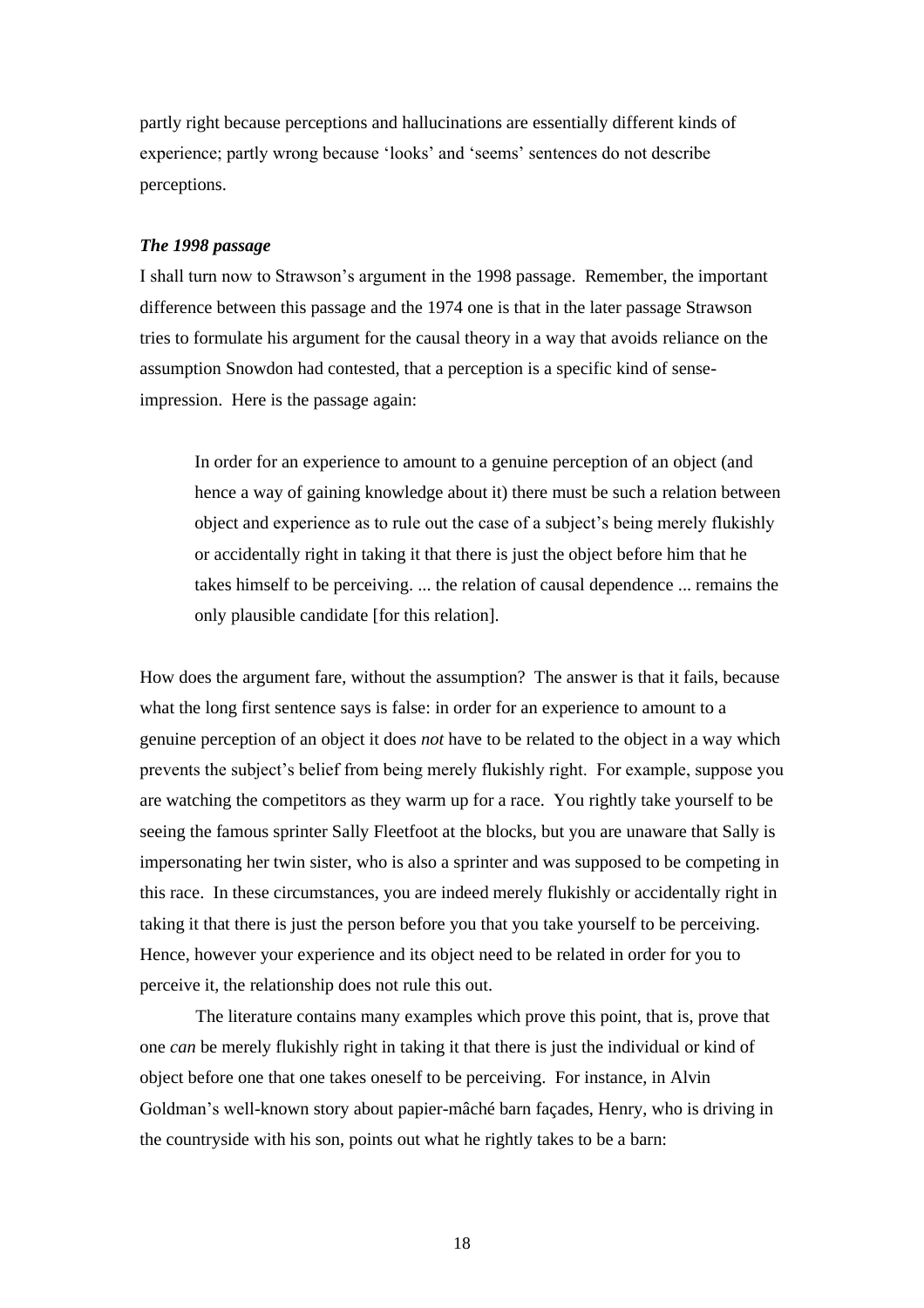Unknown to Henry, the district he has entered is full of papier-mâché facsimiles of barns. These facsimiles look from the road exactly like barns, but are really just façades, without back walls or interiors, quite incapable of being used as barns. They are so cleverly constructed that travelers invariably mistake them for barns. Having just entered the district, Henry has not encountered any facsimiles; the object he sees is a genuine barn. But if the object on that site were a facsimile, Henry would mistake it for a barn. (Goldman 1976, 773.)

Goldman is interested in explaining why, as he puts it, 'we would be strongly inclined to withdraw the claim that Henry *knows* the object is a barn.' But setting this question aside, indeed setting aside the question of whether we would, or would always, be inclined to withdraw the claim, Henry is certainly merely flukishly or accidentally right in taking it that there is a barn before him. So the relation between the barn and Henry's experience of seeing it, whatever exactly it is, does not rule this out. But Henry's experience *is* a genuine visual perception of a barn.

The argument in the 1998 passage fails because genuine perception does not exclude a flukishly right judgement about the individual or kind of object being perceived. The concept of sense perception is 'closely linked' to that of knowledge, as Strawson says. But while the perception of objects in our environment is a source of factual knowledge, it does not guarantee it, and so luck-excluding conditions that apply to knowledge do not transfer to perception. (Perceiving *that something is the case* is a different matter. For example, seeing *that the thing one is looking at is a barn* is a case of knowing a fact. So any luck-excluding condition that applies to factual knowledge generally applies here too.)

# *Escaping empiricism*

How could Strawson have missed this obvious point? I suspect the reason is that he was still gripped by the fallacy that a perception is a kind of sense-impression, which, as we have seen, makes the argument for the causal theory difficult to resist. Be that as it may, in the final part of this paper, I shall comment briefly on the question of how plausible Strawson's claim remains—the claim that a causal connection between object and experience is 'integral to the ordinary concept of perception'—once we have rejected the fallacy. And then, finally, I shall sketch an approach to the theory of perception that is free, or at least freer, from the empiricist model, which neither Strawson nor Snowdon were quite able to discard.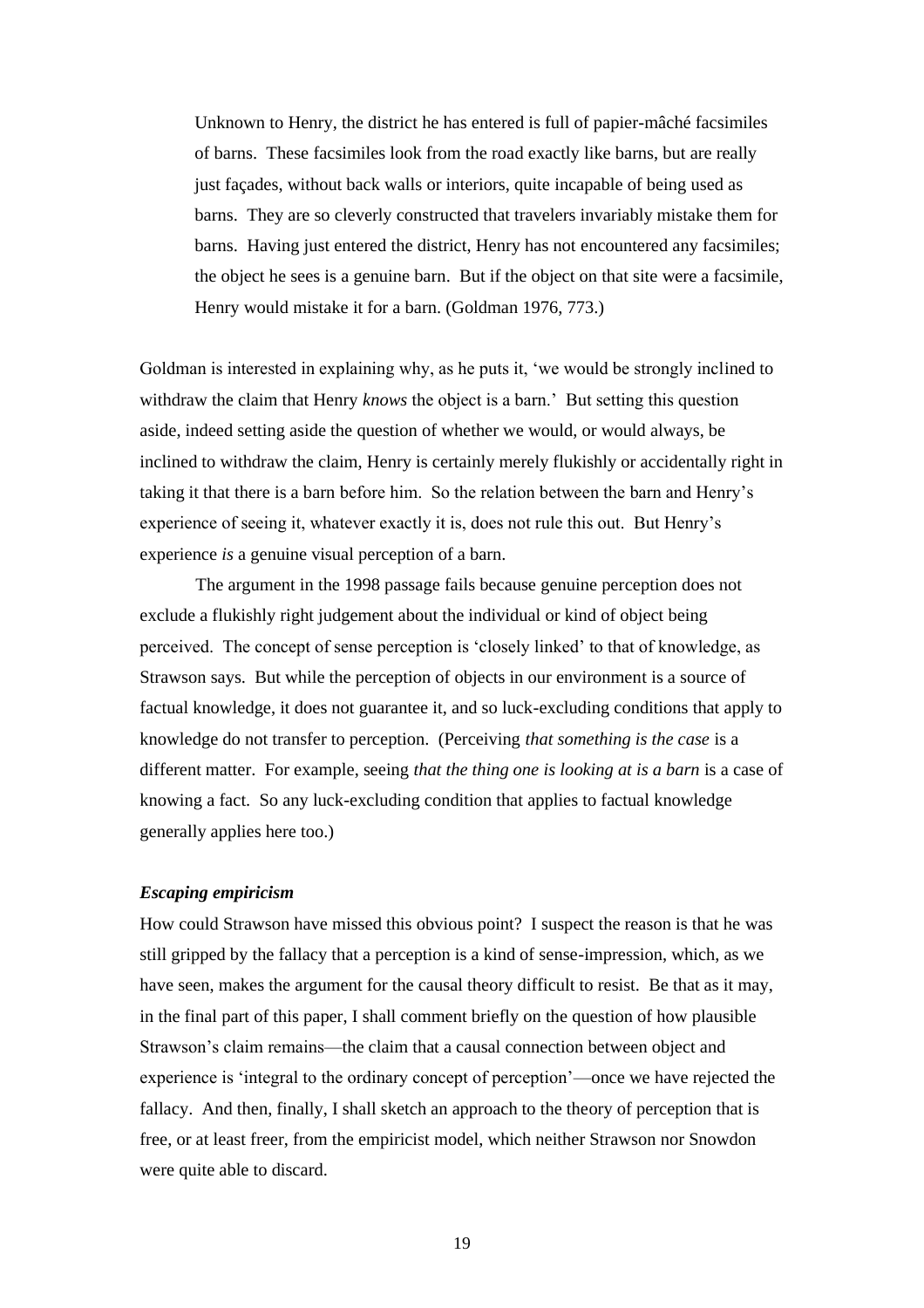Concerning the question, it is uncontroversial that we could not perceive physical objects if they did not cause changes to occur in our bodies—directly, in the photoreceptors and the other peripheral neurons on which our senses depend, and indirectly, in the parts of the brain involved in sense perception. Interestingly, however, vision admits an exception to this rule. It is true that we cannot taste a substance that does not affect the chemo-receptors in our tongues and noses, and we cannot hear a vibration that does not affect the auditory nerve. But matt black objects do not emit or reflect any light, or sufficient light to affect the photo-receptors in our retinas, and yet they are visible, unless their background or surroundings are black too; and if one matt black object exactly masks another, its presence does not make a difference to the pattern of excitation caused by the visible scene of which it is a part. This disproves the simplistic idea that every object we perceive initiates a sequence of changes in the body, which terminates in the perception. If we envisage something of this kind, we shall have to treat a visible scene holistically, and not imagine that each individual object in the scene causes a discrete part of the experience that occurs when we perceive it.

However, we can still ask whether the fact that the physical objects we perceive cause our perceptions—either individually or collectively—was discovered when the scientific attitude to nature and to human life began to develop in the ancient world, or whether it is integral to the ordinary concept of perception, and therefore part of what Strawson famously described as 'a massive core of human thinking which has no history—or none recorded in histories of thought.' (Strawson 1959, 10.)

Prosaic at it seems beside this resonant phrase, I favour the first answer. The most we can say is that sense perception cannot be explained scientifically, unless we assume that the objects we perceive cause changes in our bodies—directly, in our sense organs, and indirectly in the other parts of the body involved in sense perception. Certainly, by the seventeenth century, science had progressed far enough for it to be obvious to any informed person who was free from the influence of metaphysical fantasies such as occasionalism, that perception would be utterly mysterious if this were not the case. But the concept of perception is not the concept of a mental state with a special kind of cause, and sentences in which perceptual verbs occur are perfectly intelligible independently of the causal idea. Even the thought that the causal idea must be accepted as a precondition for any scientific study of perception flies in the face of the historical facts. For geometrical optics progressed independently of the study of the physics and physiology of vision at least until the eleventh century, when all three parts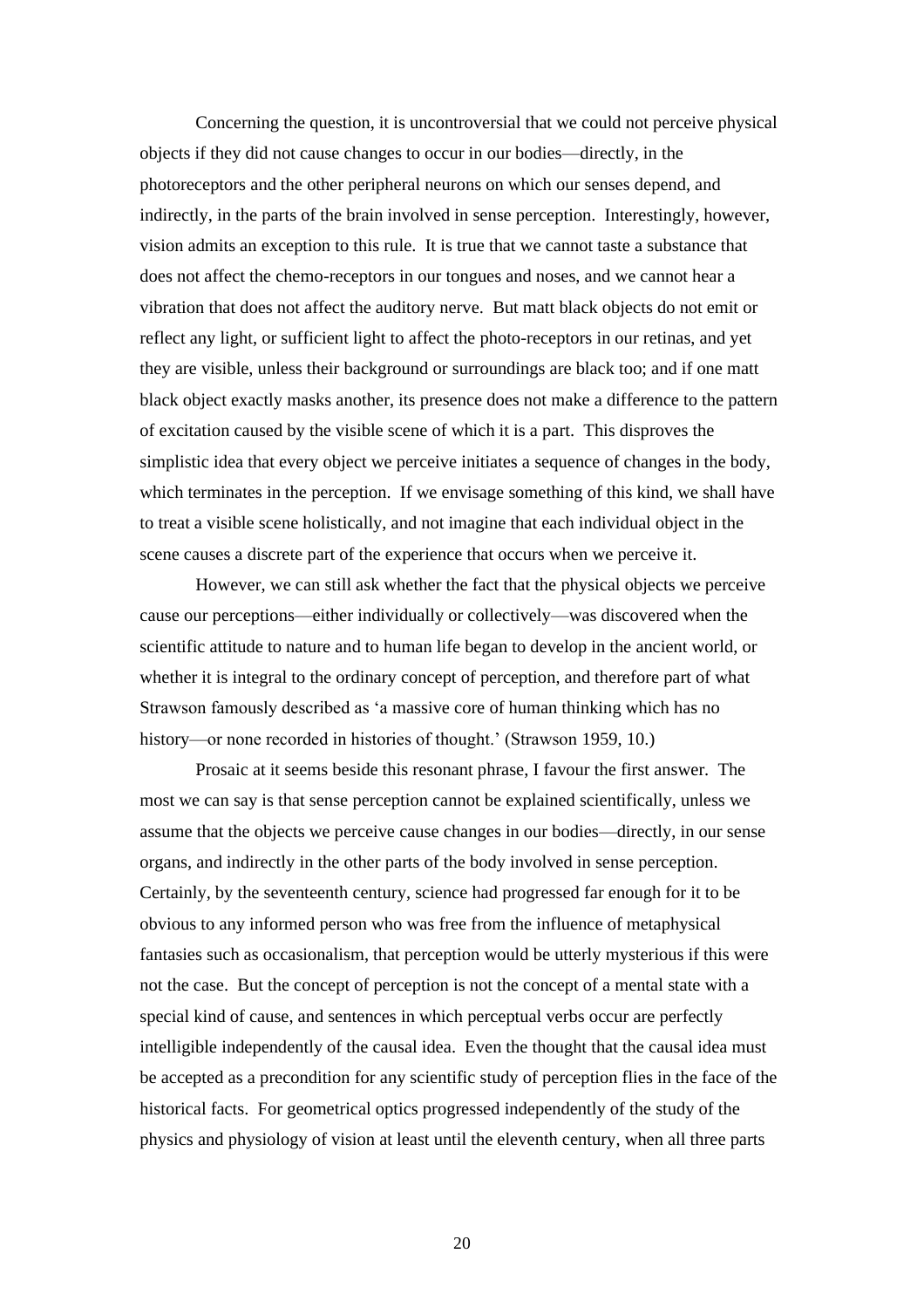of optics were integrated into a single comprehensive theory by the Arab scientist Ibn al-Haytham (known as Alhazen in the West).<sup>17</sup>

Once we reject the assumption that a perception is a kind of sense-impression, the claim that the causal connection between object and experience is 'integral to the ordinary concept of perception' loses credibility, and it is no longer difficult to see that the causal theory is in reality a proto-scientific *picture* or *model* projected onto 'our ordinary scheme of thought': the object causes changes in our sense organs, and these cause senseimpressions in our mind. The confused idea that a perception is a kind of senseimpression seemed to license an *a priori* argument in favour of this model, but once we have set that idea aside, it does not take a profound study of history to understand that the first step—the object causes changes in our sense organs—was a contested theoretical claim until Alhazen's synthesis became the accepted framework for research in optics, and the second step—changes in our sense organs cause sense-impressions in our mind is a muddled philosophical doctrine, which was established as an orthodoxy by Locke and modified, but not really abandoned, by Grice. Grice concludes his article with the suggestion that his version of the causal theory, 'however close to the letter, is very far from the spirit of the original theory' (1961, 152). Sixty years on, this seems the reverse of the truth: however far from the letter, it is close to the spirit of the original theory.

So the claim that a causal connection between object and experience is 'integral to the ordinary concept of perception' must be rejected—as long as 'the ordinary concept' is not one that only scientifically literate or well educated people can possess, but is the concept we share with *everyone* who understands that perception is a source of knowledge (the principle Strawson relies on) and knows which pillar it would be correct to say Grice sees in the set-up he describes. But rejecting the claim is not enough. We need to make a more radical break with the modern causal theory than this. It is true, as Strawson says, that sense perception enables us to form true judgements about the world. But this should not be our starting-point when we reflect on the ordinary concept of perception, because infants must learn to perceive objects in their environment before learning to make judgements, and because most sentient animals cannot learn to form judgements. And it is true that learning to form true judgements about the world depends on *conscious* perception. But this should not be our starting point either, because animals that experience conscious sense perception experience unconscious sense perception as well, and because it is arguable—although not certain—that arthropods perceive objects despite not having consciousness at all.<sup>18</sup> For both these reasons, it is helpful to start with unconscious perception—or better, perception as such, without the peculiar quality of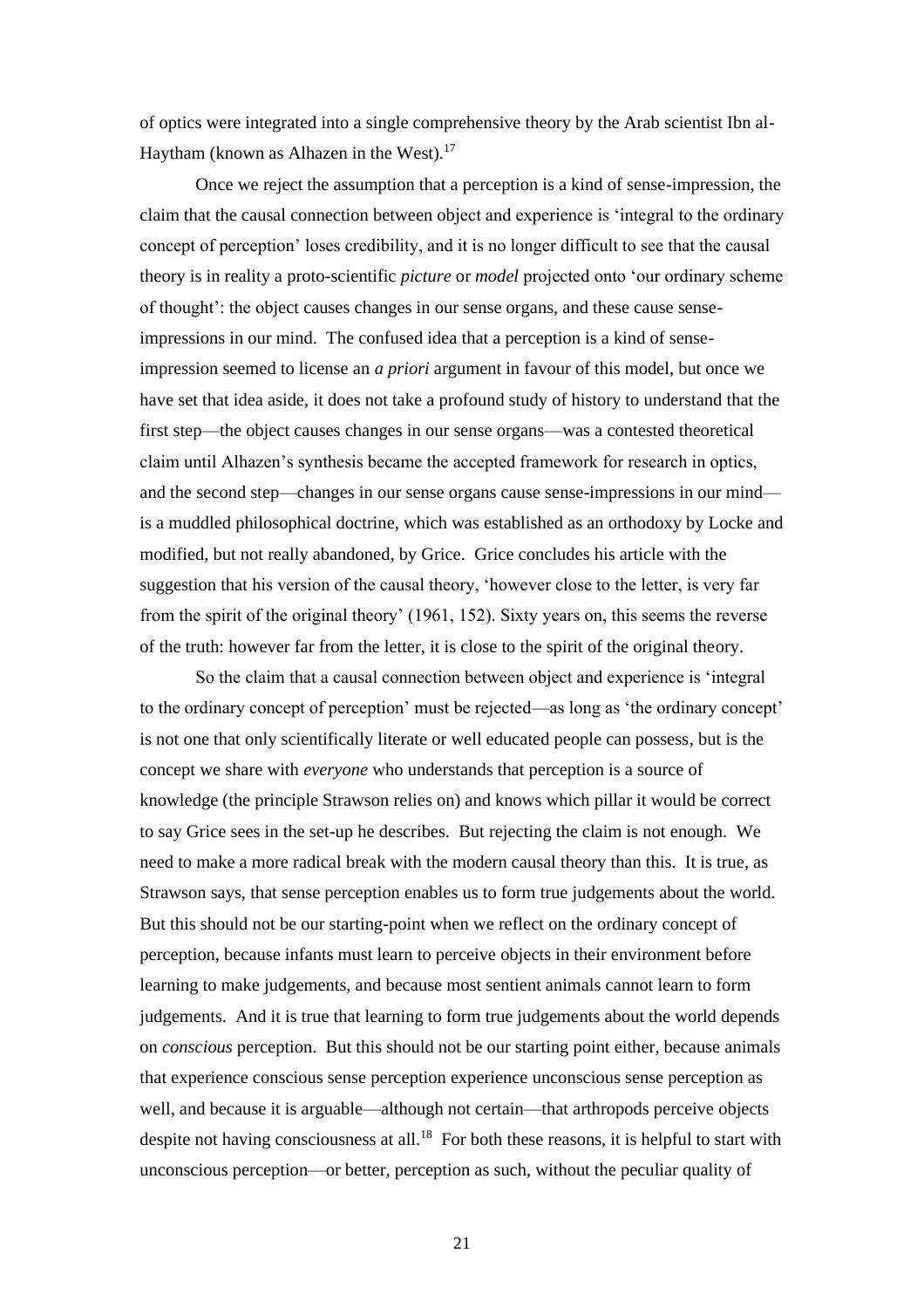being conscious—and then consider what is special about conscious perception, once we have a tolerably clear understanding of unconscious perception, or perception as such.

So, what is perception as such? The answer, I suggest, is that it is a multi-track disposition, a particular kind of responsiveness to the objects and properties perceived. I have argued elsewhere that knowledge of a fact is an ability—not the ability to perform a specific kind of act or to engage in a specific activity or range of activities, but rather a multi-track disposition, in Ryle's sense of the term.<sup>19</sup> It is the ability to be guided by a fact, to respond to it rationally, in what one thinks, or feels, or does.<sup>20</sup> Cognition of things is similar to (not the same as) cognition of facts. Think of a cat stalking a bird. The bird hops this way, the cat turns this way; the bird flutters across the courtyard, the cat advances a few paces; and so on. The cat's movements are responsive to, are guided by, the bird. Or think of a hiker following a guide. The guide takes the left path, so the traveller takes the left path; the guide pauses, so the hiker pauses; and so on. Whether one is guided by facts or by things, one is responsive to what one is guided by. But as Wittgenstein (1958, §§156-173) pointed out, this is not like a train being guided by the rails. For sense perception—like factual knowledge—is highly plastic, and how it gets expressed depends on one's purposes or goals. Furthermore, an animal's capacity for goal-directed behaviour encompassses controlling the operation of its own sense organs—by changing their orientation, by approaching, touching or retreating from objects, etc.—and this control over sense perception, which can be conscious or unconscious, like perception itself, is an essential part of the normal life of every animal capable of goal-directed behaviour of any kind at all.

All of the highly varied ways in which sentient animals feed, mate, navigate and communicate involve this highly plastic responsiveness to their environment. But arthropods such as dragonflies and praying mantids visually track prey as efficiently as cats do, whether they are conscious (as a few researchers claim<sup>21</sup>) or not.<sup>22</sup> So are we saying not merely that conscious animals can have unconscious perceptions, but that animals can perceive objects in their environment without having consciousness at all? Or was Aristotle (2017, 413b21-24) right to restrict perception to animals that experience desire, pleasure and pain? The approach I am taking is consistent with both positions and I shall not attempt to decide between them here. But if sense perception can*not* occur without the capacity for desire, pleasure and pain, then it is not merely its plasticity and its connection with goal-directed behaviour that account for the distinction between visual perception proper and the sensitivity to light of roundworms, or between the perception of heat and cold and the operation of a thermostat, it is these features of animal life as well.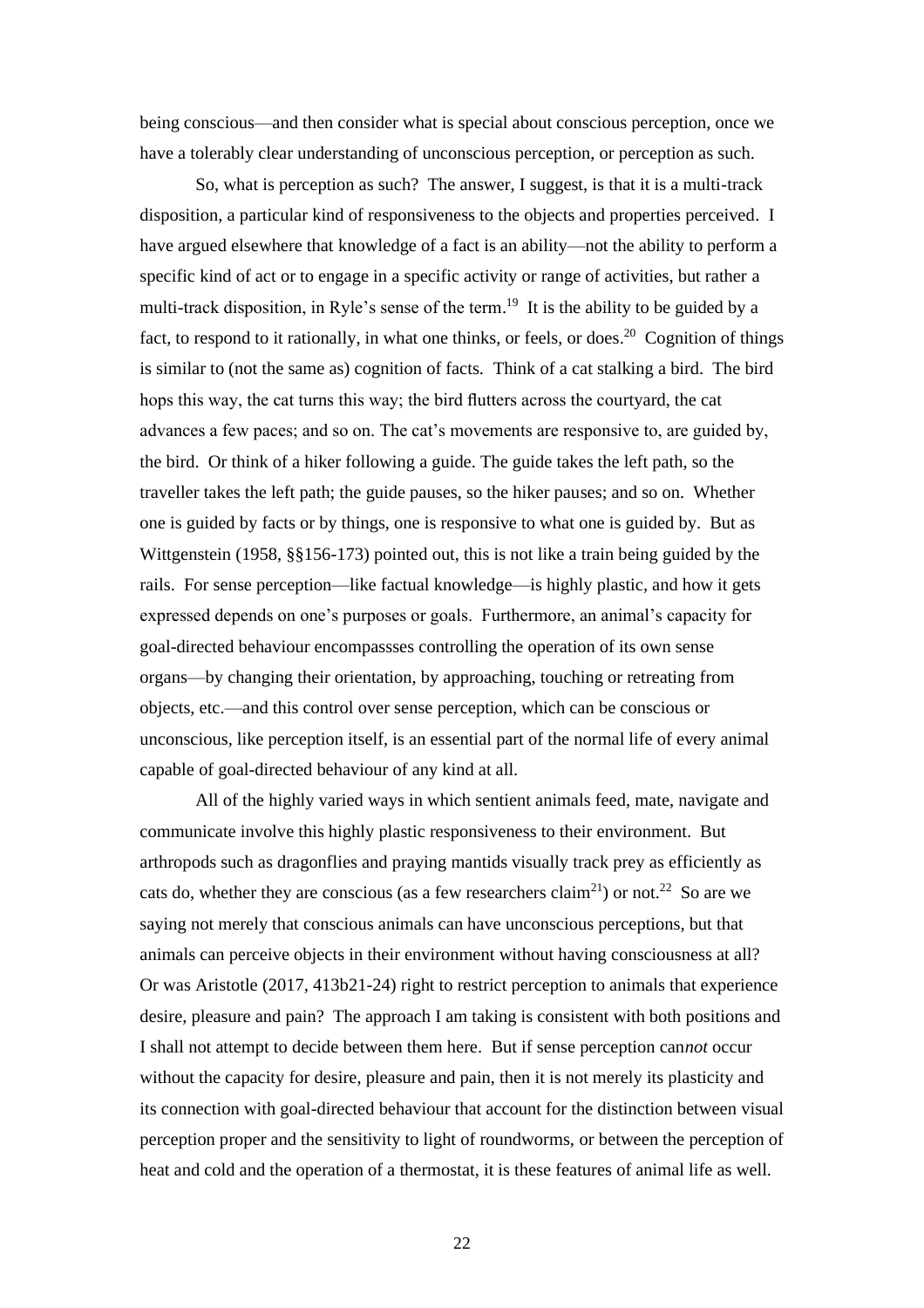Turning to the difference between conscious and unconscious sense perception, this does not simply consist in consciousness itself. It has further features, of which two play an especially important part in shaping the concept of perception.

First, conscious sense perception can be pleasant or painful, interesting or dull. This is not to say that only the objects we perceive consciously can make us feel excited, happy or distressed. Unconscious perception can have these effects as well. It means that consciously seeing or hearing something can itself be hedonically or emotionally coloured, as when a cat enjoys the smell of catnip, or when a child is fascinated by an ugly face. Second, conscious sense perception is a source of factual knowledge. For example, if you consciously perceive the green colour of an apple, and know that it is an apple you are seeing, you will normally see, and therefore know, *that it is green*. Hence, the fact that it is green can be your reason for choosing it or rejecting it, and in general for believing or wanting something, and for acting, or not acting, in a certain way. By contrast, the influence of unconscious perception on thought and behaviour normally bypasses factual knowledge. Phillip Merikle has studied this experimentally. The way he puts it is that conscious perception allows subjects to use information to guide their actions, so that they can follow instructions, whereas unconscious perception normally does not. (Merikle & Joordens 1997.)<sup>23</sup>

The case of blindsight also illustrates this point. Blindsight subjects have had part of their striate cortex destroyed, either by injury or because it was surgically removed to treat disease. As a result, they lose conscious visual experience in part of their visual field. But forced-choice experiments have shown that they remain able to identify the locations of point sources of light within the 'blind' part of their visual field, and even the shape of a stimulus, such as a circle or a cross. The subjects deny that they see the stimulus, and think of their answers to the forced choice tasks as guesses, because as far as they can tell, their conjectures are made at random, or at least from uncertain indications, such as an impulse to plump for one answer rather than another. A guess does not need to be perfectly random or completely uninformed. Hence it may not be an accident that a guess is right. But it is generally agreed that what is guessed or plumped for is not known. $24$ 

In sum, the distinction between conscious and unconscious perception is of critical importance in the theory of perception. If we are mindful of it, we can explore the ways in which perception, action, knowledge, and pleasure are related, freed from the erroneous ideas that perception is conscious by definition and that a perception is a senseimpression with a specific kind of cause.<sup>25</sup>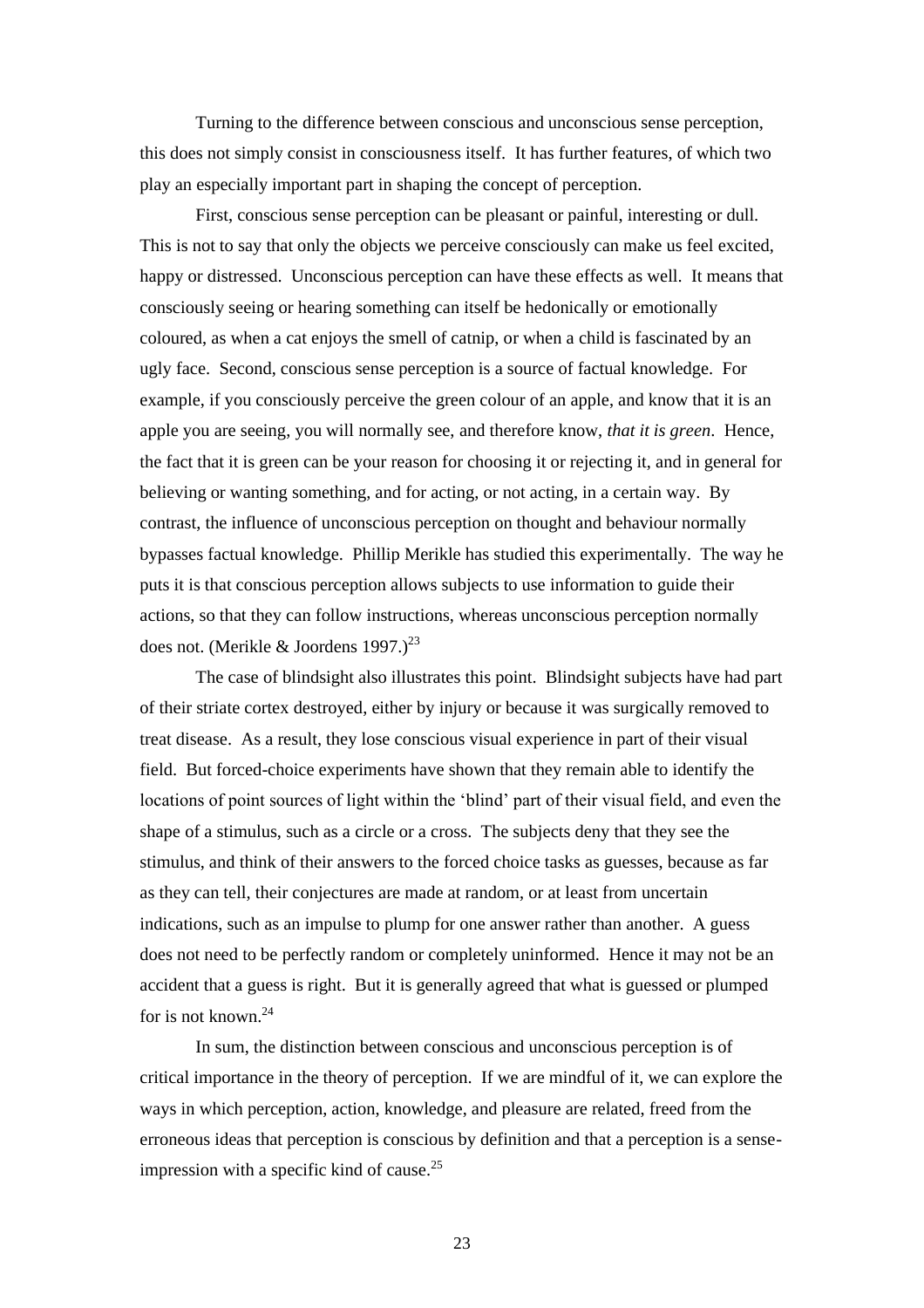# **References**

Aristotle (2017). *De Anima*, trans. C.D.C. Reeve. Indianapolis, Ind.: Hackett.

Armstrong, D.M. (1993). *A Materialist Theory of the Mind*, revised edition. London: Routledge.

Austin, J.L. (1962). *Sense and Sensibilia*, ed. G.J. Warnock. Oxford: OUP.

Barron, A.B. & Klein, C. (2016). What insects can tell us about the origins of

consciousness. *Proceedings of the National Academy of Sciences of the United States of America* 113: 4900-4908.

Chemero, A. (2009). *Radical Embodied Cognition*. Cambridge, Mass.: MIT Press.

Child, W. (1994). *Causality, Interpretation, and the Mind*. Oxford: OUP.

Dretske, F. (2006). Perception Without Awareness. In Gendler, T.S. & Hawthorne, J.

(eds.), *Perceptual Experience.* , Oxford: OUP, pp. 147-180.

Feinberg, T. & Mallatt, J. (2017). *The Ancient Origins of Consciousness*.Cambridge, Mass.: MIT Press.

Glock, H.-J. (2010). From Armchair to Reality. *Ratio, new series* 23: 339-348.

Glock, H.-J. (2017). Impure Conceptual Analysis. In Overgaard, S. & d'Oro, G. (eds.),

*The Cambridge Companion to Philosophical Methodology*. Cambridge: CUP, pp. 83-107.

Glock, H.-J. (2021). Animal Consciousness—a Limit of Language? In Appelquist, H.

(ed.), *Wittgenstein and the Limits of Language.* Abingdon: Routledge, pp. 197-222.

Goldman, A.I. (1976). Discrimination and Perceptual Knowledge. *The Journal of Philosophy* 73: 771-791.

Grice, H.P. (1961). The Causal Theory of Perception. *Proceeedings of the Aristotelian Society*, suppl. vol. 35: 121-152.

Grice, H.P. & Strawson, P.F. (1956). In Defence of a Dogma. *Philosophical Review* 65: 141-158.

Hyman, J. (2001). -ings and -ers. *Ratio* 14: 298-317.

Hyman, J. (2015). *Action, Knowledge, and Will*. Oxford: OUP.

Land, M.F. (1992). Visual tracking and pursuit: humans and arthropods compared.

*Journal of Insect Physiology* 38: 939-951.

Lindberg, D. (1976). *Theories of Vision from al-Kindi to Kepler*. Chicago, Ill.: University of Chicago Press.

Locke, J. (1997). *An Essay Concerning Human Understanding*, ed. R. Woolhouse. London: Penguin.

Lowe, E.J. (1996). *Subjects of Experience*. Cambridge: CUP.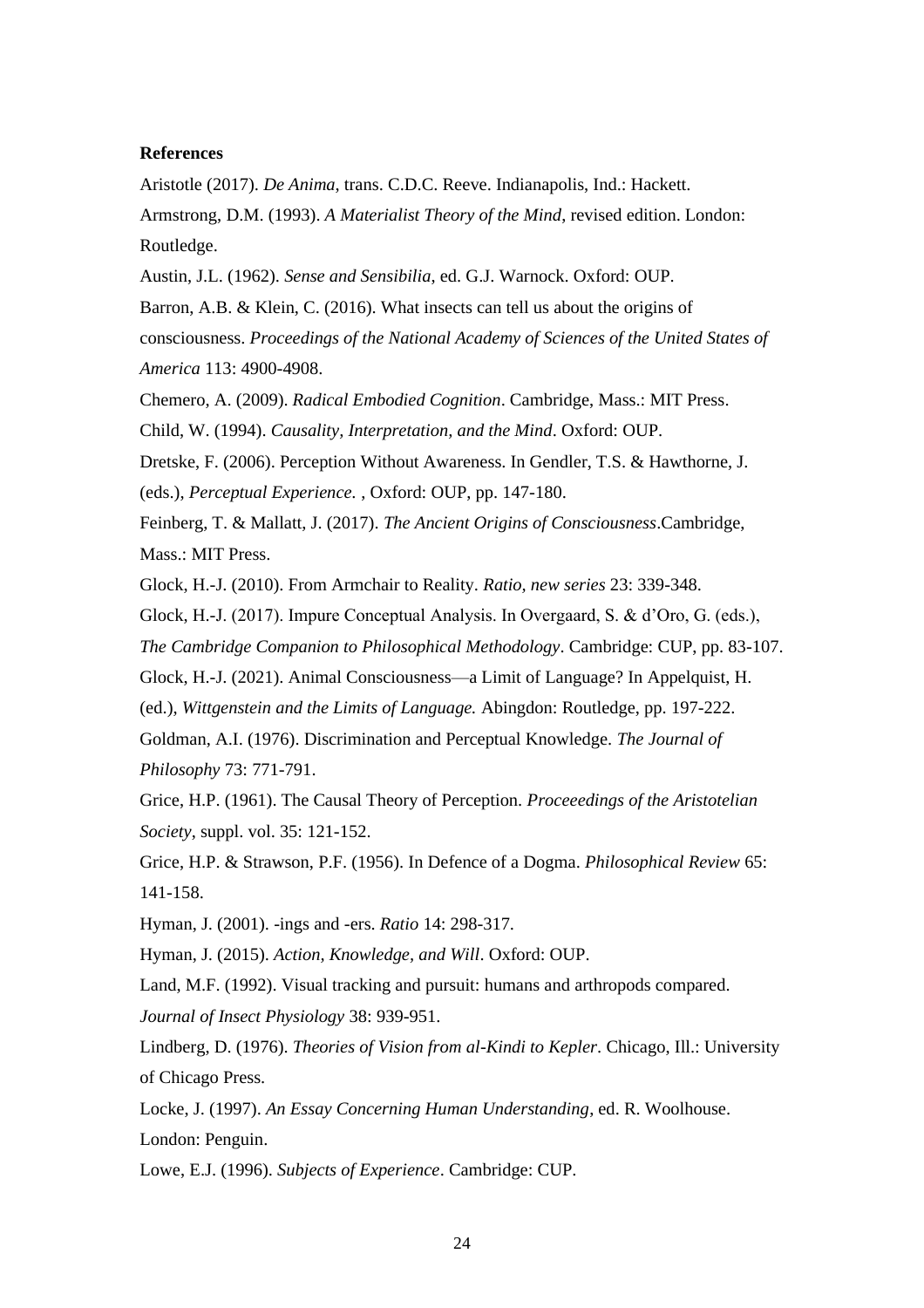Lowe, E.J. (2008). Against Disjunctivism. In Haddock, A. & Macpherson, F. (eds.),

*Disjunctivism: Perception, Action, Knowledge*. Oxford: OUP, pp. 95-110.

Martin, M.G.F. (1997). The Reality of Appearances. In Sainsbury, M. (ed.), *Thought and Ontology*. Milan: Franco Angeli, pp. 77-96.

Merikle, P.M. & Joordens, S. (1997a). Parallels between Perception without Attention and Perception without Awareness. *Consciousness and Cognition* 6, 219-236.

Merikle, P.M. & Joordens, S. (1997b). Measuring unconscious influences. In Cohen, J.D.

& Schooler, J.W. (eds.), *Scientific Approaches to Consciousness*. Mahwah NJ: Erlbaum.

Merikle, P.M., Smilek, D. & Eastwood, J.D. (2001). Perception without Awareness: perspectives from cognitive psychology. *Cognition* 79, 115-134.

Pears, D.F. (1976). The Causal Conditions of Perception. *Synthèse* 33, 25-40.

Peirce, C.S. & Jastrow, J. (1884). On small differences in sensation. *Memoirs of the National Academy of Sciences* 3, 73-83.

Ryle, G. (2009). *The Concept of Mind*, 60<sup>th</sup> anniversary edition. London: Routledge.

Snowdon, P. (1980). Perception, Vision, and Causation. *Proceedings of the Aristotelian Society* 81, 175-192.

Snowdon, P. (1990). The Objects of Perceptual Experience. *Proceedings of the Aristotelian Society* 64, 121-166.

Snowdon, P. (1998). Strawson on the Concept of Perception. In Hahn, L.E. (ed.), *The Philosophy of P. F. Strawson*. La Salle, Ill.: Open Court.

Snowdon, P. (2005). The Formulation of Disjunctivism: A Response to Fish. *Proceedings of the Aristotelian Society* 105, 129-141.

Strawson, P.F. (1959). *Individuals*. London: Methuen.

Strawson, P.F. (1974). Causation in Perception. In *Freedom and Resentment*. London: Methuen.

Strawson, P.F. (1979). Perception and its Objects. In Macdonald, G.F. (ed.), *Perception and Identity*. London: Macmillan.

Strawson, P.F. (1992). *Analysis and Metaphysics*. Oxford: OUP.

Strawson, P.F. (1998). Reply to Paul Snowdon. In Hahn, L.E. (ed.), *The Philosophy of P.F. Strawson*. Chicago: Open Court.

Strawson, P.F. (2000). Entity and Identity. In *Entity and Identity and Other Essays*. Oxford: OUP.

Sturgeon, S. (2008). Disjunctivism About Visual Experience. In Haddock, A. & Macpherson, F. (eds.), *Disjunctivism: Perception, Action, Knowledge*. Oxford: OUP, pp. 112-119.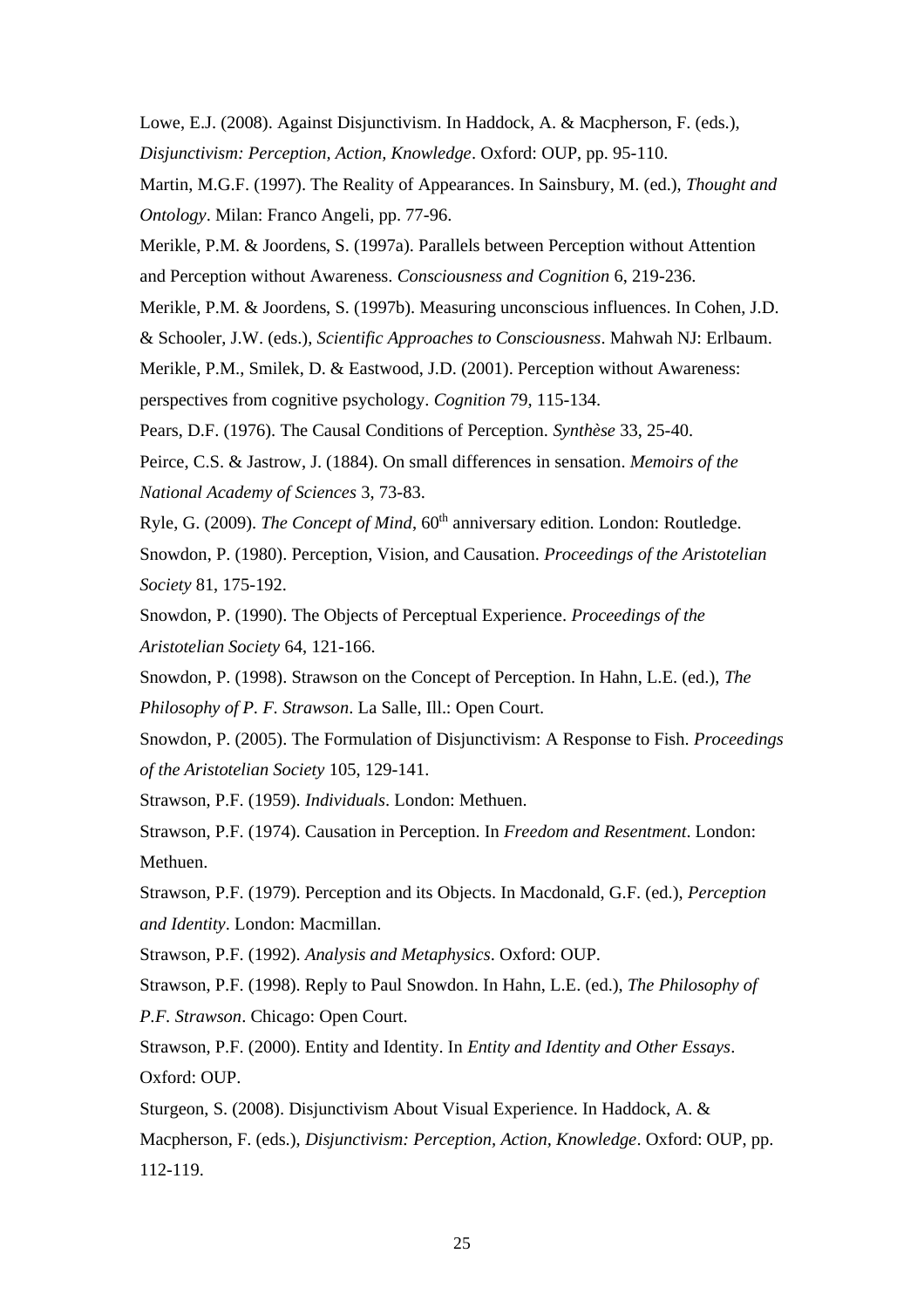Vendler, Z. (1967). Facts and Events. In *Linguistics in Philosophy*. Ithaca, NY: Cornell University Press.

White, A.R. (1961). The Causal Theory of Perception. *Proceedings of the Aristotelian Society*, suppl. vol. 35: 153-168.

Wittgenstein, L. (1958). *Philosophical Investigations*, second edition, trans. G.E.M. Anscombe. Oxford: Basil Blackwell.

 $<sup>1</sup>$  This provides a necessary condition for perceiving an 'external' object. As with the</sup> causal theory of intentional action, also advanced in the early 1960s, the task of supplementing this necessary condition to provide sufficient conditions was in due course widely acknowledged to be intractable.

 $2$  Grice and Strawson 1956 defends the distinction against Quine's criticism. Glock 2010 defends it against Timothy Williamson's criticism. See also Glock 2017.

 $3$  The fact that the modern theory is an exercise in conceptual analysis accounts for, but it does not justify, the narrow range of evidence they consider. The arguments against the causal theory I set out below draw on scientific and historical evidence.

<sup>4</sup> I shall follow Grice here, and assume that the free use he makes of the terms 'impression' and 'sense-impression' is acceptable. Where Grice uses a sentence of the form 'It seems to S as if he can perceive (see, feel, etc.) … ', Strawson uses 'It sensibly seems to X just as if he was seeing (feeling, etc.) …'; others use 'X has a visual (tactile, etc.) experience as of …'; and so on. There are evidently different ways in which these kinds of sentences can be interpreted or understood. For example, one might interpret Strawson's formulation as referring to an experience that represents the subject as having an experience, but this isn't what Strawson has in mind. If I caught sight of myself in a mirror with a startled expression, I could look to myself just as if I was seeing a ghost. But this is an unusual kind of case. 'It sensibly seems to  $X$  just as if he was seeing  $Y'$  is not meant to refer to an experience which represents X as seeing Y. Nor is it meant to prejudge theoretical questions about perceptual experience—for example, what phenomenal qualities or what kinds of content it can have.

 $5$  A tip: if smelling X by smelling Y—e.g. smelling lamb chops by smelling the vapour they emit—involves a causal relationship between X and Y, it does not follow that it also involves a causal relationship between Y (or X) and the experience of smelling X.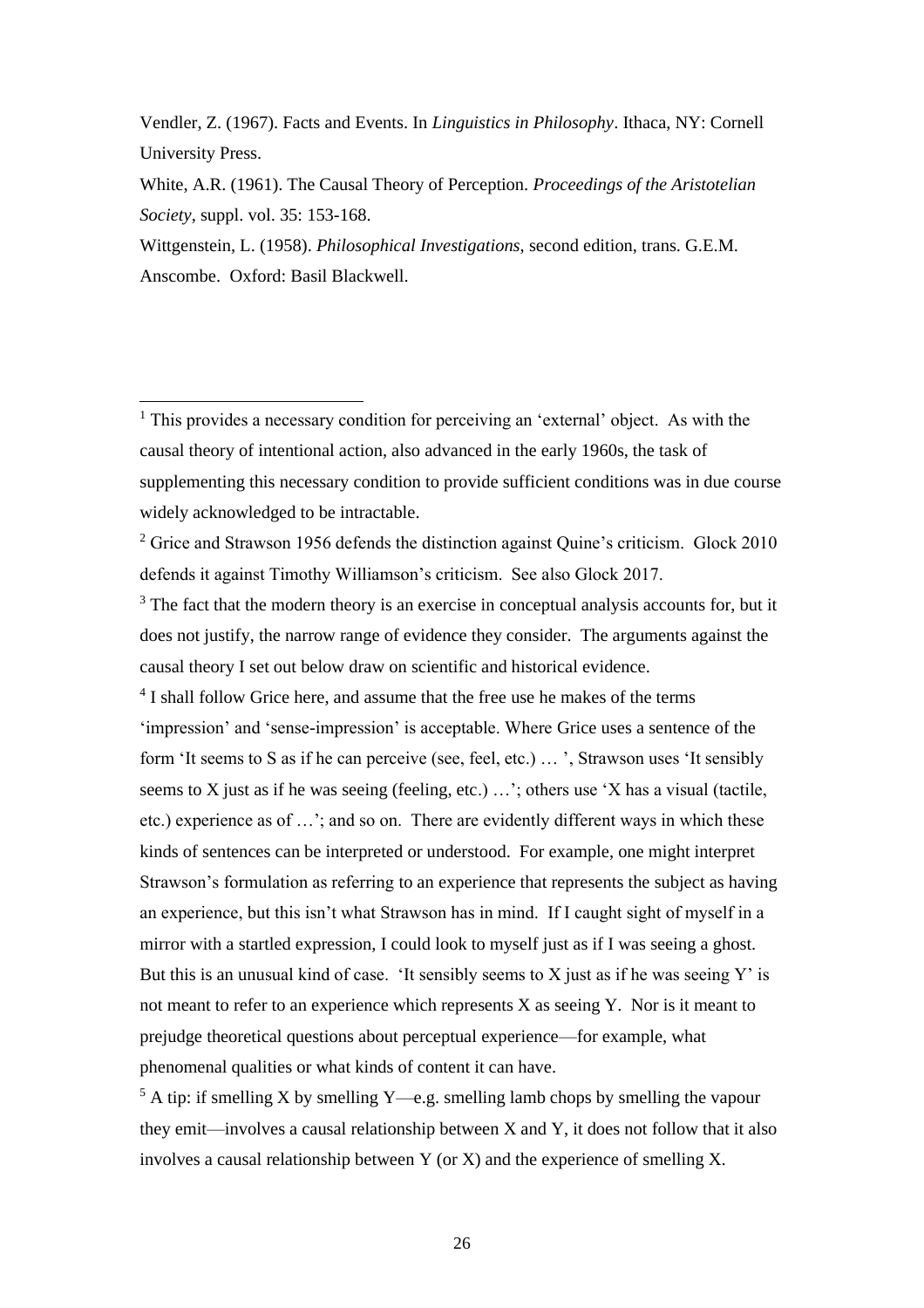<sup>6</sup> Strictly speaking, these are explanations of the fact that he *could not* see the first pillar and the fact that he *could* see the second pillar—as opposed to *did not* and *did*. But we might explain the fact that someone *did not* see something in this way if it was relatively salient: there was a presumption that he would see it if it was visible, but it was not visible. And we might explain the fact that someone *did* see something in this way if there was a presumption that he would not see it, e.g. because it was behind him. Explanations can be highly context-sensitive, in this way.

 $<sup>7</sup>$  Strawson concurs. He refers in this connection to 'a specific concept, intrinsic to the</sup> naïve concept of perception from a-point-of-view, of the causal conditions under which a thing is accessible to perception, namely, that of being within unobstructed range of the relevant organ', and argues that this should not be assimilated to 'the general idea of causal ways or means whereby a material object is causally responsible for producing the experience of perceiving it.' (Strawson 1974, 90.)

<sup>8</sup> The same *petitio* invalidates other arguments modelled on Grice's, such as in Pears 1976 and Lowe 2008.

<sup>9</sup> In his response to Grice in the original Aristotelian Society symposium, White writes: 'Grice's argument […] provides not the slightest evidence for the truth of what he admits is a claim which the causal theory of perception must necessarily make, namely that "perceiving a material object involves having or sensing a sense-datum".' (White 1961, 156). White adds 'I am not saying that the claim is false but only that Grice has given no evidence whatsoever for its truth.' By contrast, I *am* saying that the claim is false. <sup>10</sup> For a review of the evidence, see Merikle et al. 2001. See also Peirce & Jastrow 1884. <sup>11</sup> See Merikle et al. 2001; Merikle & Joordens 1997. On this topic, see Glock 2021.  $12$  On sentence-nominals, see Hyman 2001; on perfect and imperfect nominals, see Vendler 1967.

 $13$  The theory that an act is a movement of the agent's body caused in the right way by their mental states was defended in a similar way in the 1960s and 70s. I criticise the assumption that an act is a movement of the agent's body in Hyman 2015, ch. 3.  $14$  Two difficulties about the interpretation of these passages have muddied the waters. Lowe (2008, 103-104) interprets the first passage as advancing an externalist view of the content of perceptual experience that is consistent with the causal theory and Child (1994, ch. 5) alleges that the second passage relies on an intuitive grasp of what makes two sorts of states of affairs distinct, or what makes the nature of one case different from the nature of another, and that the claim in this passage is consistent with the causal theory of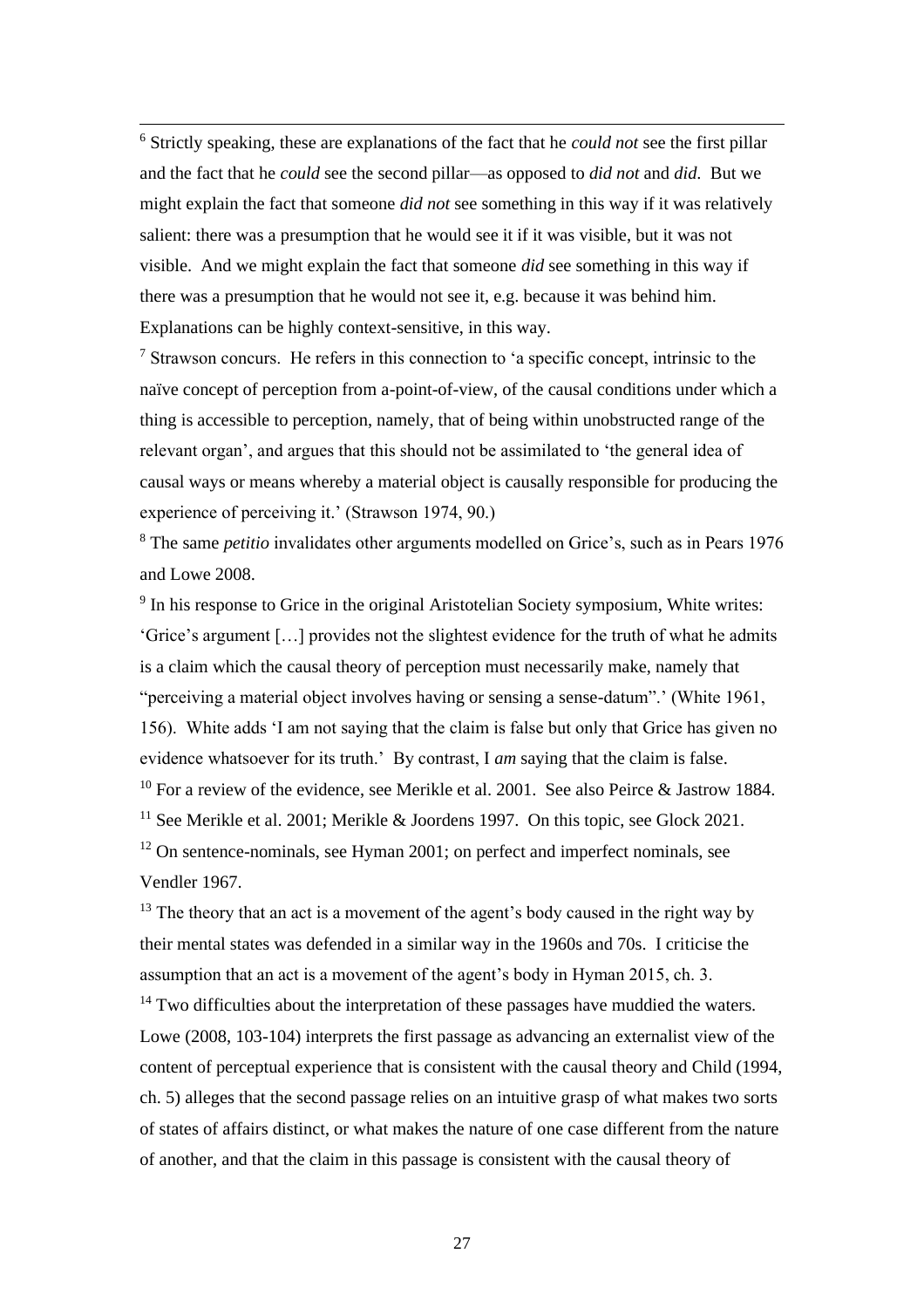perception, if kinds of states of affairs are defined, and their natures are distinguished, in a certain way. But it is not difficult to identify the claim Grice and Strawson are committed to, which Snowdon means to deny, viz. the claim that a particular senseimpression may be either a perception or an hallucination depending on how it is caused. The remark that perception and hallucination are 'of a quite different nature' is to be understood as contradicting this claim. The way of spelling this out I prefer is to say that they are 'of a quite different nature' inasmuch as the former is a relation whereas the latter is not. For example, regardless of its content, *X*'s perception of an oasis is a relation between *X* and an oasis, whereas *X*'s hallucination is not. (By 'regardless of its content' I mean whether it looks to *X* as if there is an oasis in front of him or something else, say, a mirage.) I shall assume that this—as opposed to the externalist idea about content—is what Snowdon's reference in the first passage to a state of affairs that 'involves surrounding objects' and one that is 'intrinsically independent of surrounding objects' is intended to convey.

<sup>15</sup> However, X and Y are distinct if X can exist or occur without Y existing or occurring, even if the reverse is not also true. For example, the conception and the birth of a child are distinct events.

<sup>16</sup> Unsurprisingly, philosophers interested in defending the causal theory of perception against disjunctivist detractors have insisted that the state of affairs a looks-ascription describes or is made true by is the same, whether the subject is perceiving or hallucinating. See for example Lowe 2008, 109.

 $17$  See Lindberg 1976, ch. 4.

<sup>18</sup> See Feinberg & Mallatt 2017.

<sup>19</sup> See Ryle 2009, 32.

<sup>20</sup> I defend this conception of knowledge in detail in Hyman 2015, ch. 7.

<sup>21</sup> See for example Barron & Klein 2016.

 $22$  See Land 1992.

<sup>23</sup> Dretske 2006 defends the stronger claim that unconscious perception cannot make a fact about the object perceived available to guide thought or action.

 $24$  Lowe (1996, 104) says that blindsight subjects are right to deny that they see the stimulus, on the grounds that they do not have a 'visual experience' of seeing it, while rejecting their claim to be guessing, because they are not merely accidentally right. In my view, this is exactly the wrong way round. If we reserve the term 'visual experience' for a *conscious* visual experience, then it is true that the blindsight subject does not have a